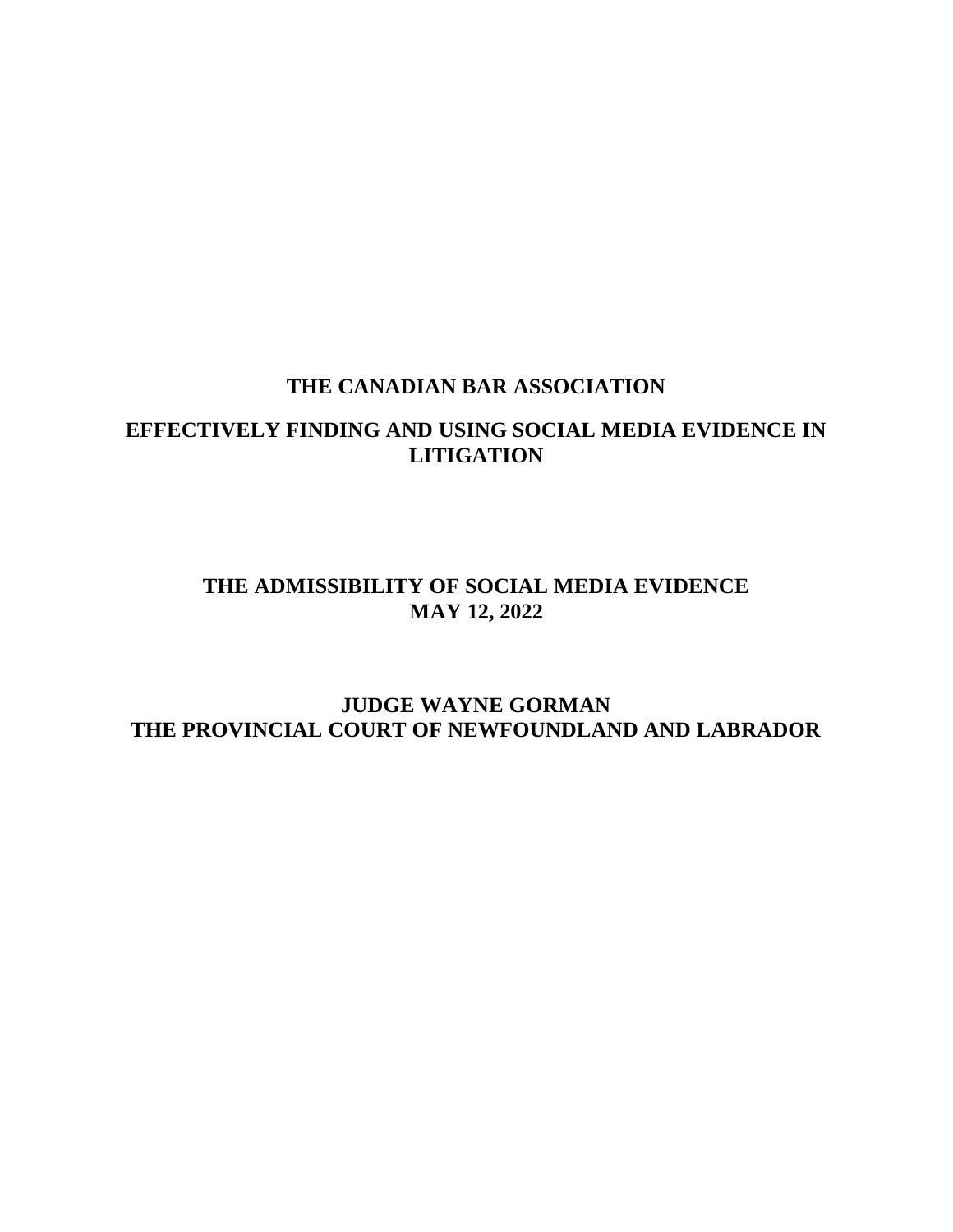# **INDEX**

| Does a Trial Judge Have to Hold a <i>Voir Dire</i> When Social Media Evidence is Sought |  |
|-----------------------------------------------------------------------------------------|--|
|                                                                                         |  |
|                                                                                         |  |
|                                                                                         |  |
|                                                                                         |  |
|                                                                                         |  |
|                                                                                         |  |
| The "Best Evidence Rule" and a Presumption of Integrity 13                              |  |
|                                                                                         |  |
| The Threshold Test Contained Within the <i>Canada Evidence Act</i> 15                   |  |
|                                                                                         |  |
| The Social Media Evidence Must be Otherwise Admissible 17                               |  |
| The Admissibility of Screenshots of an Electronic Document 18                           |  |
|                                                                                         |  |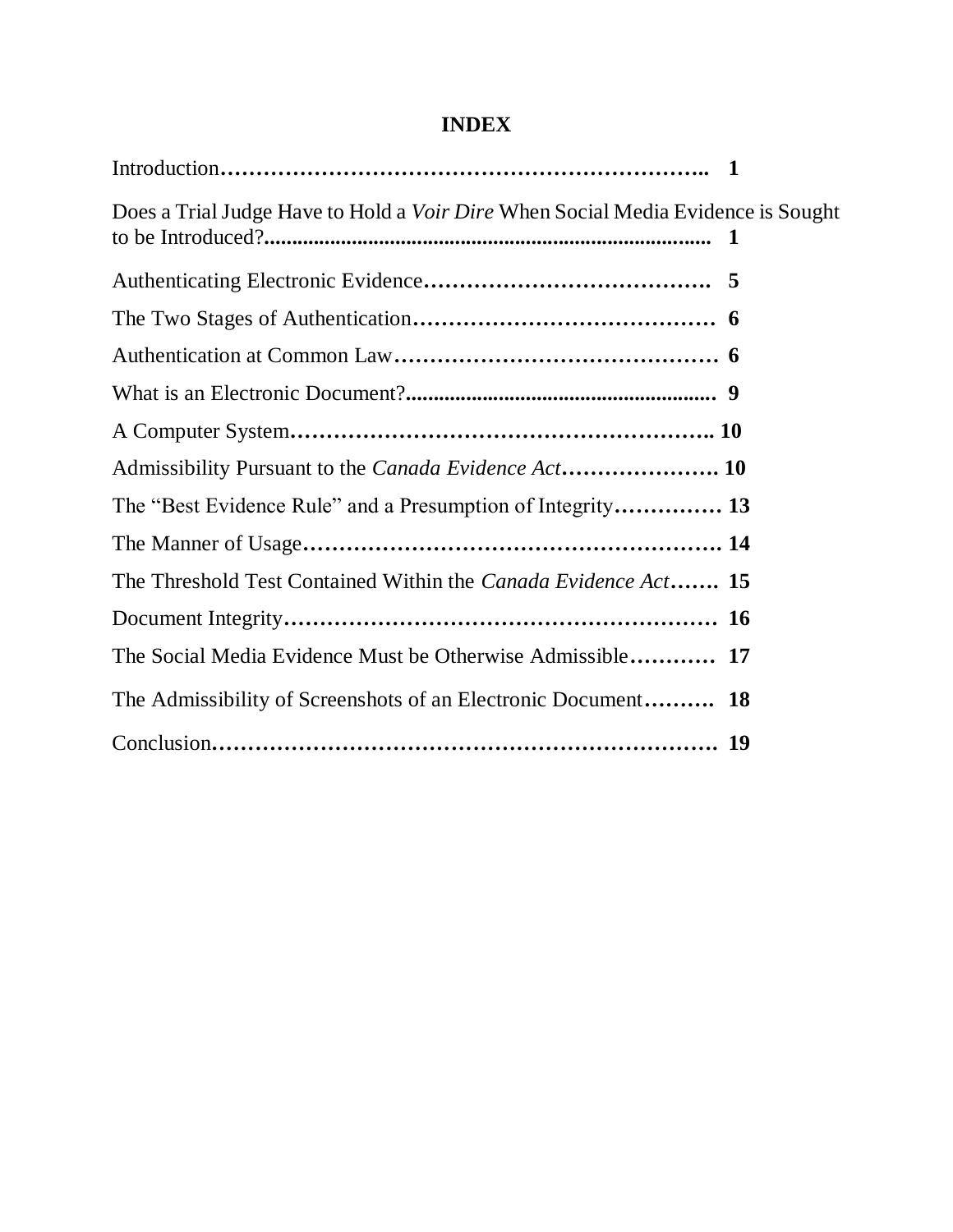### **Introduction:**

In this paper I intend to review the law as regards the admissibility of what has been described in Canada as "social media evidence", i.e. text messages, Facebook postings, selfies, etc. (see Lisa A. Silver, *The Unclear Picture of Social Media Evidenc*e, (2020) 43-3 Manitoba Law Journal 111, at page 111). Professor Silver has noted that "social media is often the context in which criminal offences can be committed. It can provide a space in which offences are committed and it can provide proof of it as well" (at pages 117 to 118).

A useful manner in which to describe social media evidence is to adopt the approach of the *Canada Evidence Act*, R.S.C. 1985, which uses the phrase an "electronic document" (see section 31.8).

It has been pointed out that "[e]lectronic evidence poses unique problems from an evidentiary standpoint. One problem is classification. Are records generated on, or even by, a computer analogous to documents, to real evidence, or to neither? Is a printout the original? Are there any 'originals' for electronic evidence?" (see Casey Hill, David M. Tanovich and Louis P. Strezos, *McWilliams' Canadian Criminal Evidence* (5th. ed., Toronto: Canada Law Book, loose-leaf, at paragraph 24:90.10).

It is important to understand that social media evidence must be admissible based upon its form and its use. It is not automatically admissible. It must be relevant to a point in issue and not excluded by a rule of evidence (such as the general prohibition on leading evidence of a previous consistent statement, etc.). Having said this, social media evidence can constitute reliable, compelling and significant evidence that can at times be difficult to refute.

This paper will concentrate on the admissibility of social media evidence in criminal matters. I will consider the admissibility of social media evidence in Canada at common law and its admissibility pursuant to the *Canada Evidence Act*. This latter analysis may have some crossover to admissibility in civil matters, but the jurisprudence analyzed will be primarily of a criminal nature. First, however, a few comments on the necessity of conducting a *voir dire* and authentication.

### **Does a Trial Judge Have to Hold a** *Voir Dire* **When Social Media Evidence is Sought to be Introduced?**

In *R. v. Durocher*, [2019 SKCA 97,](https://www.canlii.org/en/sk/skca/doc/2019/2019skca97/2019skca97.html) this question arose in the context of a sexual assault trial in which the Crown was allowed to introduce text messages said to have been sent by the accused to the complainant (L.A.) through Facebook. The Crown sought to have the messages considered as an admission made by the accused to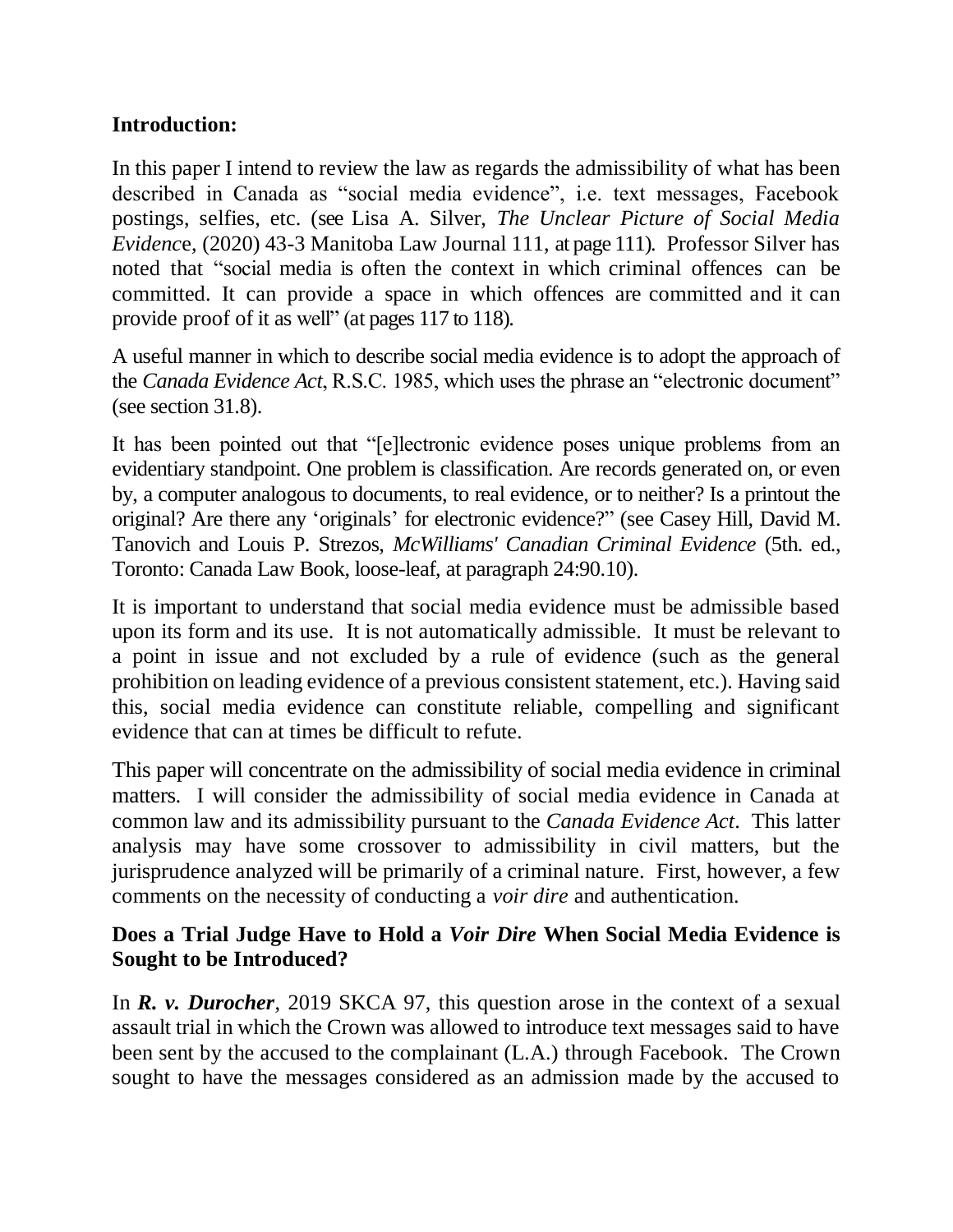someone who was not in a position of authority and thus admissible without a *voir dire* being conducted (see *R. v. S.G.T.*, 2010 SCC 20, at paragraph 20).

L.A. testified that the accused "had sent Facebook messages to her several days before the alleged assaults took place". When L.A. was asked how she knew that it was the accused who had sent her the messages, she responded: "Because it says his name" (at paragraphs 8 and 29).

These messages were entered as evidence without a *voir dire* being held. The accused was convicted and appealed, arguing that the trial judge erred in allowing the social media evidence to be introduced without conducting a *voir dire*.

## **The Saskatchewan Court of Appeal:**

The Saskatchewan Court of Appeal held that a *voir dire* was not necessary "to address threshold admissibility when authorship is in issue. Considering that the authorship of the Facebook messages was at issue, the trial judge was only required to consider whether the evidence proved on a balance of probabilities that Mr. Durocher wrote the Facebook messages" (at paragraph 46). The Court of Appeal stressed that in "exercising his gatekeeper function at the threshold admissibility stage, the trial judge only needed to be satisfied on a balance of probabilities that the statements were made by Mr. Durocher. He was entitled to rely on circumstantial evidence to do so and, importantly, he was not required to hold a *voir dire* to make a threshold determination at this stage" (at paragraph 52).

This, however, appears to "beg the question". Authentication will always require some evidence. How is this evidence to be considered without a *voir dire* if the admissibility of the evidence is contested? This does not mean that the *voir dire* has to be extensive. But, if it is argued that the statement was not made by the accused, some evidence that it was must be presented. As noted in *R. v. Ball*, 2019 BCCA 32, "as with other admissibility issues, where there is reason to question whether an electronic document meets the statutory requirements, a *voir dire* should be held and a reasoned determination made as to its admissibility" (at paragraph 67).

## **R. v. Ball:**

In *Ball*, the accused was convicted of the offence of arson. At his trial, his girlfriend (Ms. Lacey) testified that the accused had sent her Facebook messages indicating that he had committed the offence. The Crown introduced photographs the police had taken from a computer screen illustrating the contents of the messages. The British Columbia Court of Appeal noted that Ms. Lacey "was the only Crown witness called to explain the operation of Facebook Messenger, which she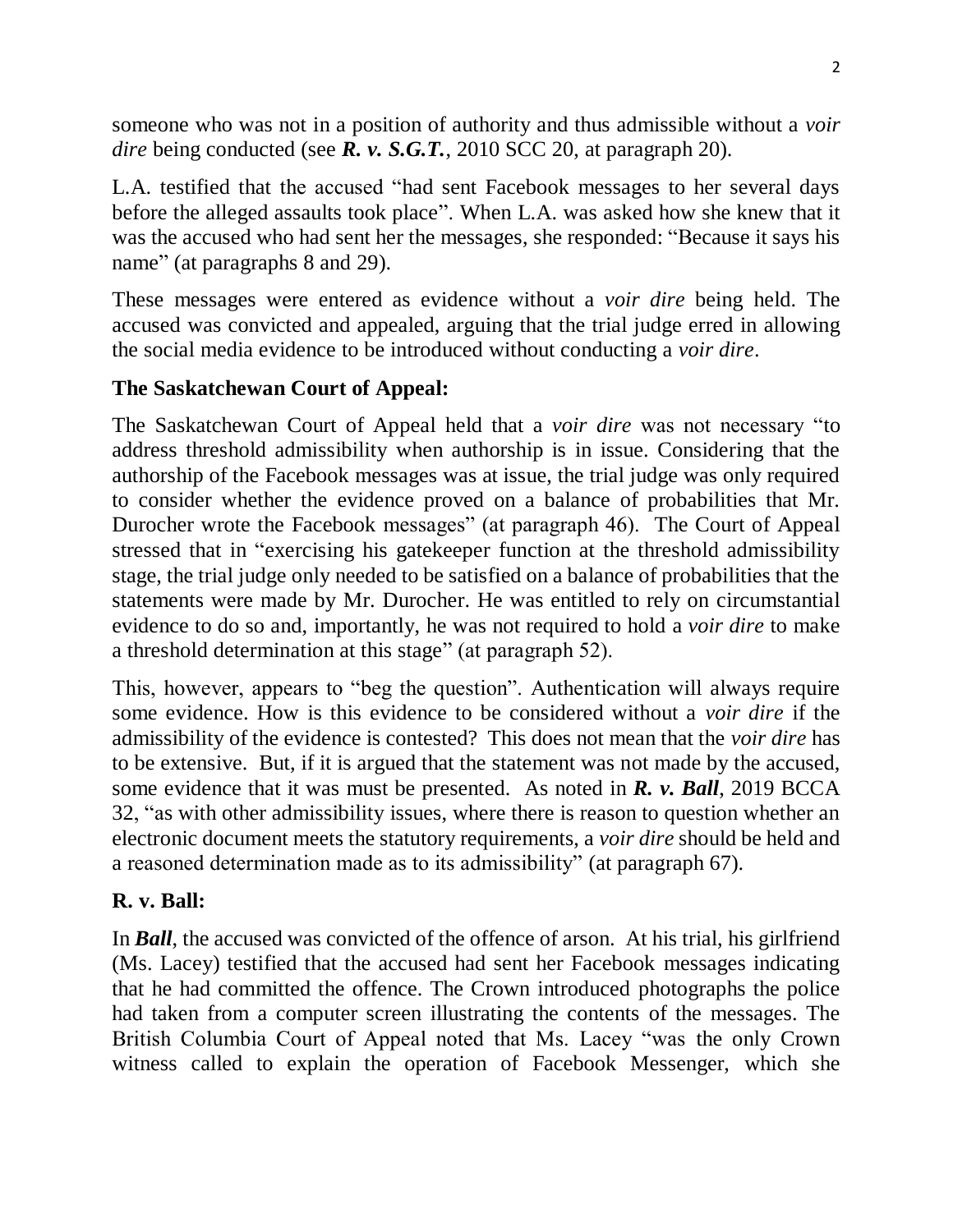characterized as similar to text messaging". A *voir dire* had not been held to determine admissibility.

The accused appealed from conviction. The appeal was allowed and a new trial was ordered. The British Columbia Court of Appeal pointed out that the Facebook messages "were extremely important Crown evidence. They included Mr. Ball's alleged admission to setting the fires and a computer-generated time stamp associating the first message with the time" of the fire....Nevertheless, their admissibility was not questioned and a *voir dire* was not conducted. Therefore, the judge did not make a reasoned determination on whether the photographed messages were admissible and, if so, the permissible use for their computer by-product content" (at paragraph 81).

### **Proof of Authentication on the Voir Dire:**

Professor Silver notes that authenticity "requires an investigation into whether the real evidence is what it claims to be. This differs from testimonial evidence where the person, for admissibility purposes, is taken at their word, leaving credibility issues for the final determination" (*The Unclear Picture of Social Media Evidenc*e, at page 122). She concludes that "an electronic evidence admissibility *voir dire* should be required in all instances where social media evidence will be introduced. This is so 'a reasoned determination' may be made on its admissibility. The trial judge should not wait for counsel to engage the process but should raise the issue at the outset. For consistency, the *voir dire* should apply the admissibility regime under the *Canada Evidence Act*" (at page 153).

Interestingly, in *Durocher*, despite having concluded that the trial judge did not err in failing to hold a *voir dire*, the Court of Appeal indicated that that it would have been "preferable" for a *voir dire* to have been held in relation to whether the *Canada Evidence Act's* threshold authenticity and integrity requirements had been established by the Crown (at paragraph 96):

Since the Crown sought to adduce electronic documents into evidence, it would have been preferable for the trial judge to have conducted a *voir dire* to determine threshold authenticity and integrity. However, bearing in mind the low bar attached to s. 31.1, the functional approach adopted by the courts with regard to its application, the presumption of integrity under the *CEA* and the fact the trial judge ultimately found Mr. Durocher was the author of the Facebook messages, I am satisfied that the evidence adduced by the Crown was capable of authenticating the Facebook messages.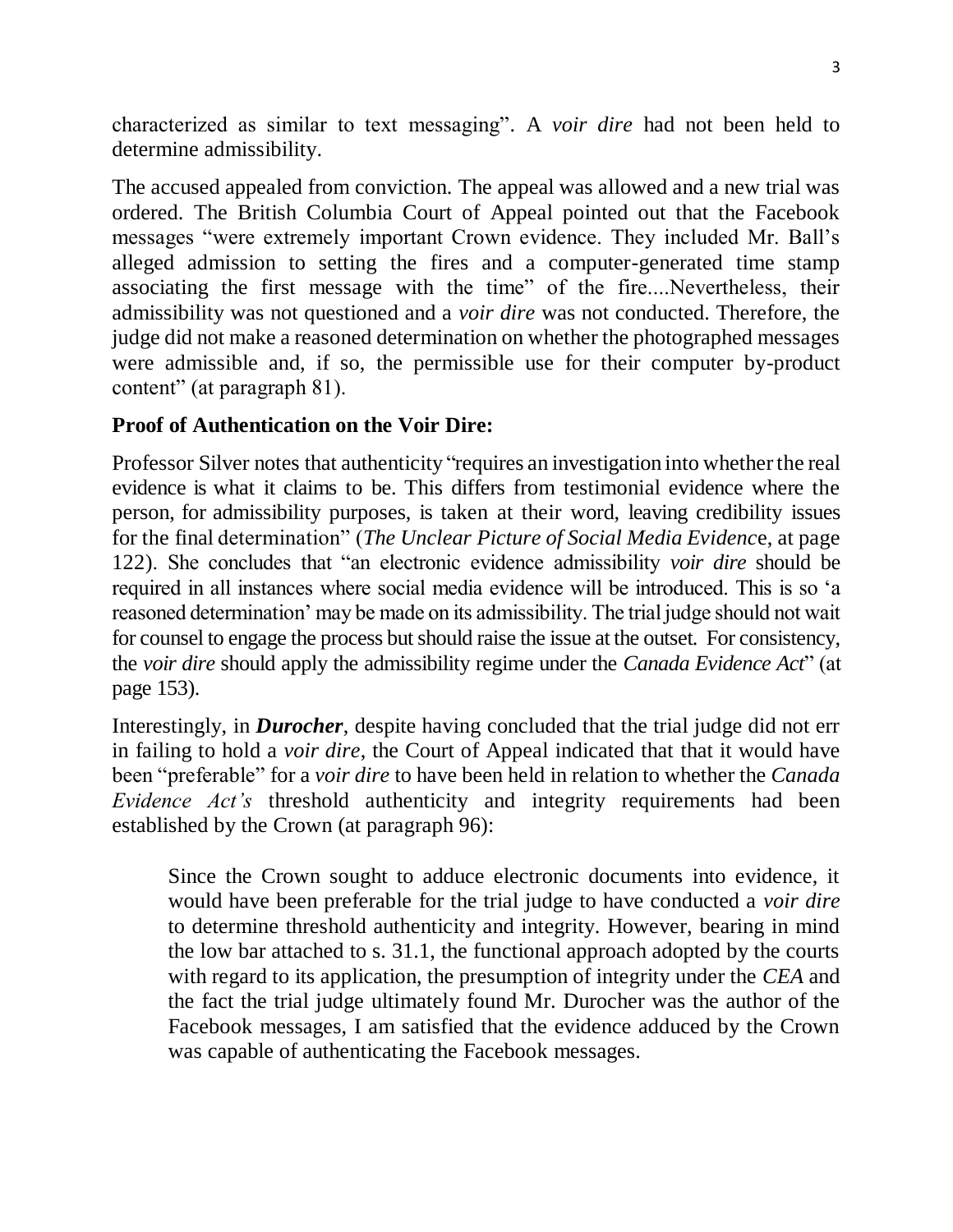One final comment before leaving *Durocher*. *Durocher* is a good illustration of the dual evidentiary nature of social media evidence. To be admissible, such evidence must comply with the threshold requirement set out in section 31.1 of the *Canada Evidence Act*, but it must also be otherwise admissible. In *Durocher*, this latter requirement was met by the Crown seeking to use the Facebook message as an admission. Though a *voir dire* was not required for the latter, it was required for the former.

## **A Summary:**

In summary, despite what may have been said in *Durocher*, I would suggest that anytime an objection to the introduction of social media evidence is raised, it is imperative that a *voir dire* be conducted. Counsel should be able to advise the presiding judge of the purpose of the proposed evidence and the electronic nature of that evidence. There may be times that admissibility can be readily established, but this does not alter the *voir dire* requirement.

Finally, if you are seeking to introduce social media evidence and the consent of the opposing party has not been obtained, you should be in a position to establish any admissibility criteria that applies. For social media evidence, this can include being able to verify the origin of the item, its authenticity and its reliability, both at the time of creation and at the time admission is sought.

As will be seen, these latter issues may be considered as going to weight rather than admissibility, but they can be crucial to the evidence being impactful. Any social media evidence a party seeks to have admitted must be presented to the court in some form that can be considered and if necessary, entered as an exhibit. You should never, for instance, find yourself in the position of having a copy of an electronic message that you are seeking to have admitted without being able to establish such elements as origin, reliability and continuity (see *R. v. Wolfe*, 2022 SKQB 86, at paragraphs 14 to 16).

As a result, the following types of questions may require answers, but certainly require your consideration:

-Where is the "original" electronic document held (is there such a thing?);

-Is that device available;

-Is the electronic document still on that device (see *R.G. v. J.G.*, 2022 ONSC 1678, at paragraph 181);

-Can you prove who sent the electronic document or who received it;

-Why is the electronic document relevant;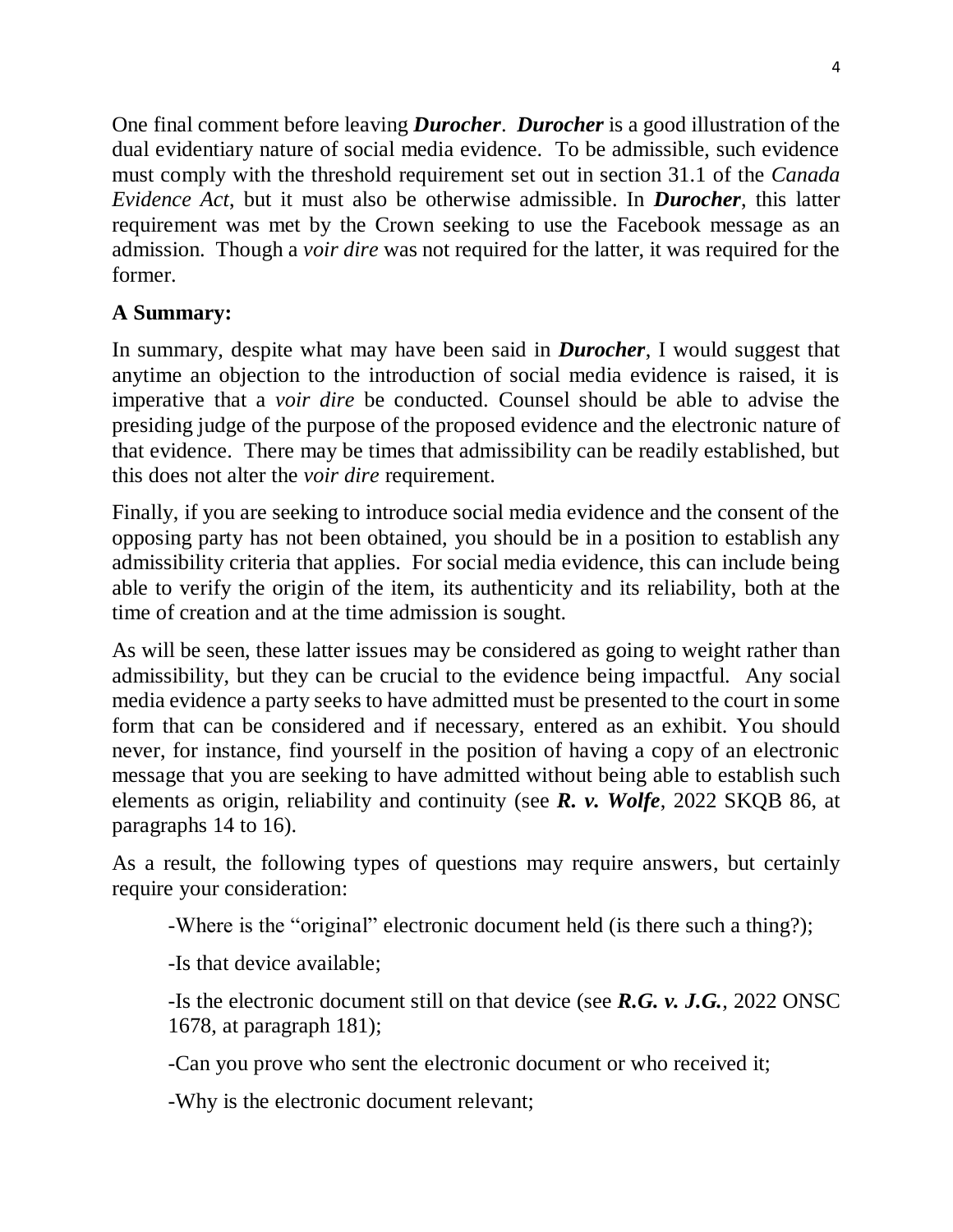-Does its admission offend any exclusionary rule;

-If you are seeking to introduce a screen shot or a photocopy of the electronic document, who made the copy or took the screen shot; and

-Is there a witness who can testify that the electronic document or the copy of it has not having been altered?

The point to keep in mind is that electronic documents are subject to specific and general rules of evidence. What I mean by this is that the *Canada Evidence Act* contains provisions which specifically govern the admissibility of electronic documents. These provisions apply to social media evidence. However, such evidence is also subject to the general rules of evidence, including relevance and exclusionary rules.

As a result, it is not sufficient to establish that the social media evidence meets the test for admissibility set out by the common law or the Canada Evidence Act (by having been authenticated), it must also be established that the document's admissibility conforms with the law of evidence that applies based upon nature, content, and purpose for which the social media evidence is being introduced.

Accordingly, if it is being used as a confession, for instance, the requirement for proof of voluntariness applies. If it constitutes a prior consistent statement or hearsay, then the general prohibition against the admission of such evidence is applicable. In other words, social media evidence will always have two components that go to admissibility: the electronic nature of the document and the purpose for which it is sought to be introduced. In relation to the former, admissibility is premised upon authentication.

#### **Authenticating Electronic Evidence:**

Evidence in the form of text messages, Facebook postings and other forms of electronic communication are now common forms of evidence sought to be introduced in Canadian courts. Such evidence can be used for various purposes, including as a prior inconsistent statement and as narrative (see *R. v. Vigon-Campuzano*, 2022 ONCA 234). Such evidence can be of great probative value, though it can raise concerns about how reliability can be ensured. Therefore, the admission of such evidence, like many forms of evidence, requires proof of authentication, including in certain cases for instance, proof that the electronic document was sent by a relevant party.

Having said this, the admissibility of the contents of text messages or electronic documents is similar to the admissibility of other forms of communications or documents. It is not the content of the evidence that is new, it is the format that is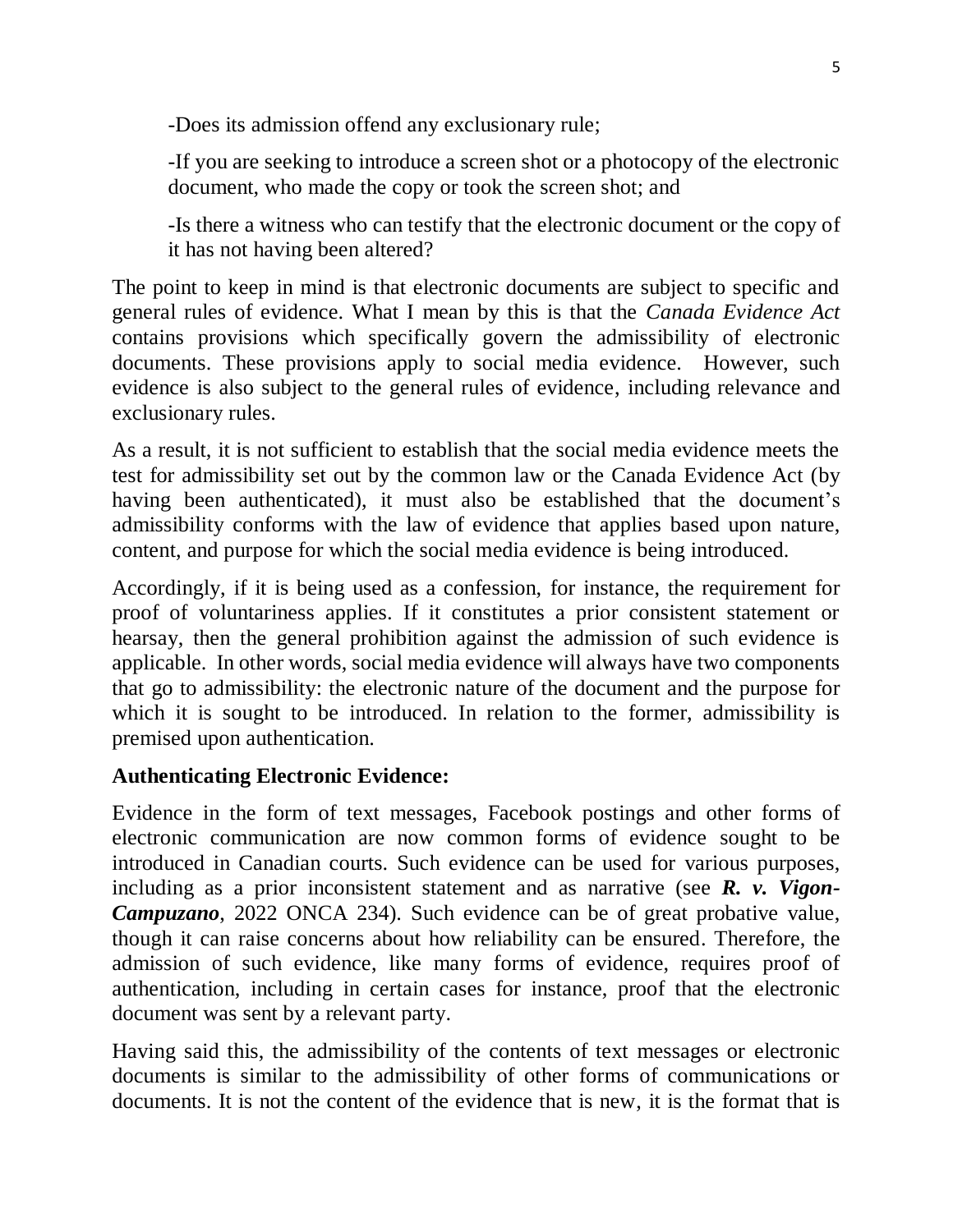new. For instance, there would be nothing wrong with counsel cross-examining a witness on a telephone call purportedly made to the accused or for the Crown seeking to introduce a letter sent to by the accused to the complainant, if relevant. This is, subject to authentication, no different than using a Facebook posting for the same purpose.

The authors of *Electronic Evidence in Canada* (Graham Underwood and Jonathan Penner, Thomsen Reuters, loose-leaf) point out that "proof of authenticity and reliability is not concerned specifically with the substantive content of the proffered ESI [electronically stored information], but rather with where the ESI comes from, how it was obtained and handled, whether it can be trusted to be what it purports to be, and how reliable a source of information it is about a material issue" (at page 11- 11).

The authors also point out that authenticity "is not the same as reliability. 'Authenticity' refers to the quality of the ESI in being what its proponent claims it to be. Authenticity is a measure of the likelihood that the proffered ESI is actually what it is described as, whereas 'reliability' is a measure of how well the proffered ESI communicates useful information about a matter that is in dispute" (at page 11- 15).

The Court of Appeal of Newfoundland and Labrador has made the same point, holding that "authentication does not mean the document is genuine...a piece of electronic evidence does not have to meet an additional standard of proof like the balance of probabilities or beyond a reasonable doubt in order to be admitted into evidence. Individual pieces of evidence tendered in a trial are admitted on the basis of relevance to a fact in issue, subject to exclusionary rules and the prejudice versus probative value inquiry" (see *R. v. Martin*, 2021 NLCA 1, at paragraph 49).

## **The Two Stages of Authentication:**

Authentication has two distinct stages: threshold admissibility and ultimate weight. It has also been held that the "threshold for authentication of evidence, both at common law and under s. 31.1 of the *Canada Evidence Act*, is modest: there must be evidence that is capable of supporting a finding that the electronic document 'is that which it is purported to be'" (see *R. v. Farouk*, [2019 ONCA 662,](https://www.canlii.org/en/on/onca/doc/2019/2019onca662/2019onca662.html) at paragraph [60\)](https://www.canlii.org/en/on/onca/doc/2019/2019onca662/2019onca662.html#par60). I intend to consider the admissibility issue from both the common law perspective and how this is achieved through the *Canada Evidence Act*.

## A**uthentication at Common Law:**

In *Durocher*, it was noted that at "common law, authentication is a prerequisite to the admissibility of a document at trial". The Saskatchewan Court of Appeal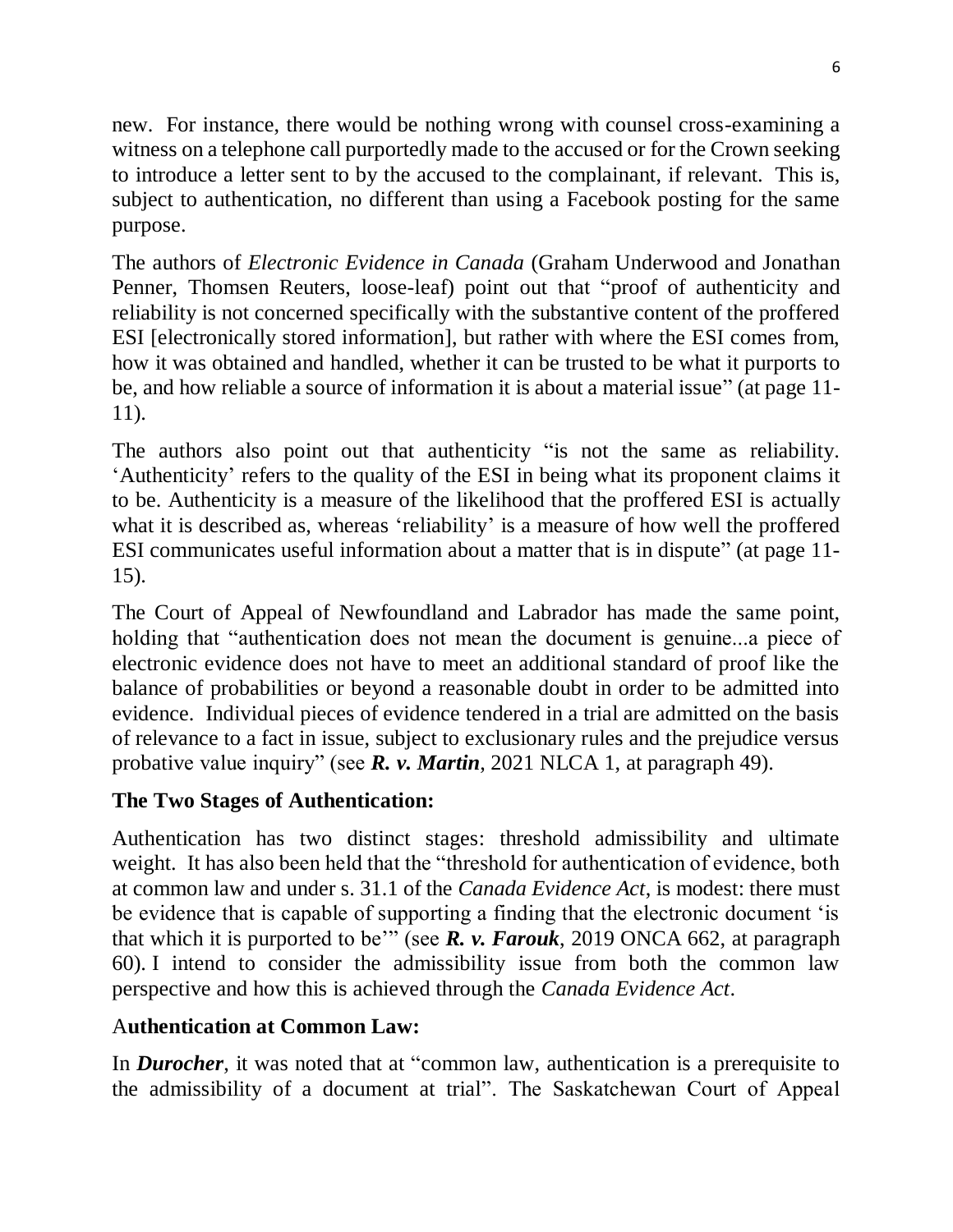explained that "this 'simply means that the trier of fact must be satisfied that the document in issue is what it purports to be'…Methods of authentication include *viva voce* testimony, common law rules and presumptions, or statutory instruments" (at paragraph 75).

The issue of authentication was also considered by the Ontario Court of Appeal in *R. v. C.B.*, [2019 ONCA 380.](https://www.canlii.org/en/on/onca/doc/2019/2019onca380/2019onca380.html) This case illustrates how easily authentication can be established. In *C.B.*, the accused was convicted of the offence of sexual assault. At his trial, the complainant (DP) was cross-examined on text messages she had purportedly exchanged with the accused. This was designed to contradict her testimony. DP agreed that the telephone number from which the text messages were sent was her cellphone number.

In convicting the accused, the trial judge held that the questioning of the complainant in relation to the text messages was of no "probative value" because it had not been established that DP had sent the messages. On appeal, the Ontario Court of Appeal ordered a new trial, holding that the trial judge "erred in concluding that the text messages had no probative value because they had not been properly authenticated by direct evidence" (at paragraph 73).

## **The Ontario Court of Appeal:**

The Ontario Court of Appeal indicated that "the requirement of authentication applies to various kinds of real evidence. Authentication involves a showing by the proponent of the evidence that the thing or item proffered really is what its proponent claims it to be…At common law, authentication requires the introduction of some evidence that the item is what it purports to be. The requirement is not onerous and may be established by either or both direct and circumstantial evidence" (at paragraphs 64 and 66).

The Court of Appeal pointed out that "text messages may be linked to particular phones by examining the recorded number of the sender and receiving evidence linking that number to a specific individual, as for example, by admission…As a matter of principle, it seems reasonable to infer that the sender has authored a message sent from his or her phone number. This inference is available and should be drawn in the absence of evidence that gives an air of reality to a claim that this may not be so. Rank speculation is not sufficient…And even if there were an air of reality to such a claim, the low threshold for authentication, whether at common law or under s. 31.1 of the *CEA*, would seem to assign such a prospect to an assessment of weight" (at paragraphs 70 and 72).

The Ontario Court of Appeal concluded that the evidence presented at the trial was "capable of supporting a finding that the text messages were what they purported to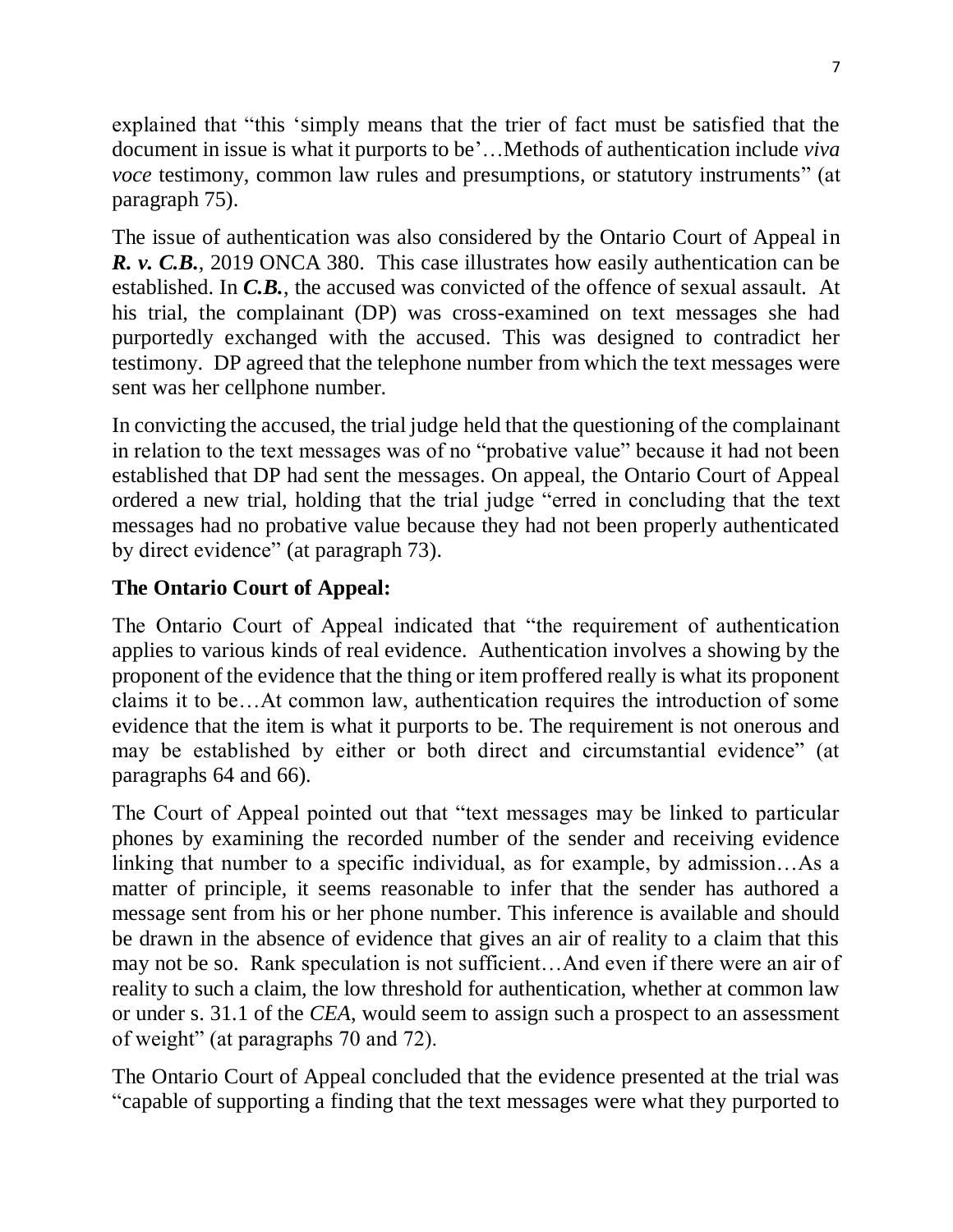be: an exchange of communications between D.P. and the appellant C.B. The trial judge erred in holding, as he appears to have done, that the authenticity threshold could only be met by direct evidence from the sender or expert opinion evidence from a forensic examiner" (at paragraph 77).

Thus, the simple admission that the text messages came from the witness' telephone was a sufficient basis for authentication and therefore admissibility.

As noted earlier, in *Durocher*, the issue involved text messages said to have been sent by the accused to the complainant (L.A.) through Facebook. The accused was convicted at trial and appealed from conviction, arguing that the trial judge erred in allowing this evidence to be introduced. The accused argued that it had not been proven that he sent the text messages.

On the issue of admissibility, the Saskatchewan Court of Appeal held that for "purposes of threshold admissibility, the Crown had to establish there was some evidence capable of supporting a finding – on a balance of probabilities – that the Facebook statements were made by Mr. Durocher" (at paragraph 48).

In considering this question, the Court of Appeal referred to the Supreme Court of Canada's decision in *R. v. Evans*, [1993] 3 S.C.R. 653, in which the Supreme Court indicated that when the authorship of a statement attributed to an accused is in issue, a two-staged approach should be adopted (at page 668):

…the matter must be considered in two stages. First, a preliminary determination must be made as to whether, on the basis of evidence admissible against the accused, the Crown has established on a balance of probabilities that the statement is that of the accused. If this threshold is met, the trier of fact should then consider the contents of the statement along with other evidence to determine the issue of innocence or guilt. In the second stage the contents are evidence of the truth of the assertions contained therein.

The Court of Appeal concluded in *Durocher* that the trial judge "properly applied the *Evans* test to determine threshold admissibility. Examining the circumstantial evidence as a whole, it was open to him to draw an inference that Mr. Durocher was the author of the Facebook messages. L.A. provided *viva voce* testimony and a statement to the police that Mr. Durocher was the person who had sent the Facebook messages to her" (at paragraph 50).

The Court of Appeal stressed that in "exercising his gatekeeper function at the threshold admissibility stage, the trial judge only needed to be satisfied on a balance of probabilities that the statements were made by Mr. Durocher. He was entitled to rely on circumstantial evidence to do so" (at paragraph 52).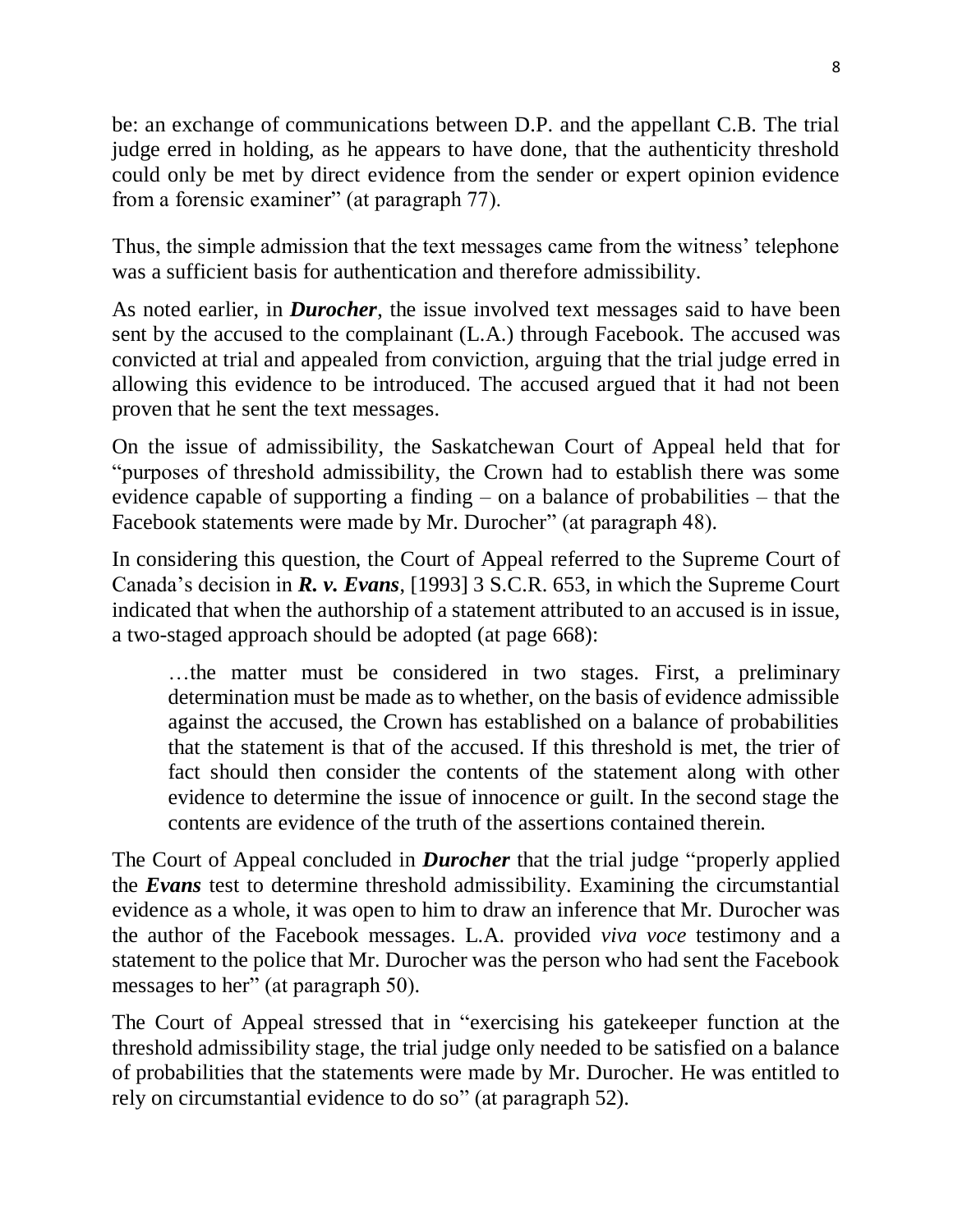In summary, the test for authentication and thus admissibility of social media evidence in Canada, at common law, involves a very low threshold which can easily be established. What if the party seeks admission of an "electronic document" pursuant to the provisions of the *Canada Evidence Act*?

## **The Canada Evidence Act:**

The issue of authentication of social media evidence has been addressed by Canadian judges through both the common law and the *Canada Evidence Act*. In *R. v. Hirsh*, 2017 SKCA 14, it was suggested that the provisions in the *Canada Evidence Act* dealing with the admissibility of social media evidence "is a codification of the common law rule of evidence authentication" (at paragraph 18). This is true, but as will be seen, the statutory provisions are much broader than that, including how an "electronic document" is defined.

## **What is an Electronic Document?**

The *Canada Evidence Act* contains a number of provisions dealing with the admissibility of "electronic documents". Section 31.8 provides the following broad definition of what constitutes an "electronic document":

"electronic document" means data that is recorded or stored on any medium in or by a computer system or other similar device and that can be read or perceived by a person or a computer system or other similar device. It includes a display, printout or other output of that data.

This definition has been described by one author as "a definition of imposing breadth, particularly when combined with the definition of 'data' in subsection 31.8—'representations of information or of concepts, in any form.' The statutory provisions do not therefore catch only documents in the conventional sense. They also catch at least some audio and video recordings" (see David M. Paciocco, *Proof and Progress: Coping with the Law of Evidence in a Technological Age*, (2013) 11 Can. J. L. & Tech. 181, at page 190).

Justice Paciocco also suggests that this "definition is broad enough to cover copies of all documents stored in a computer, such as business records, bulletin boards from Facebook or other social media, emails and or 'tweets'" (at page 189).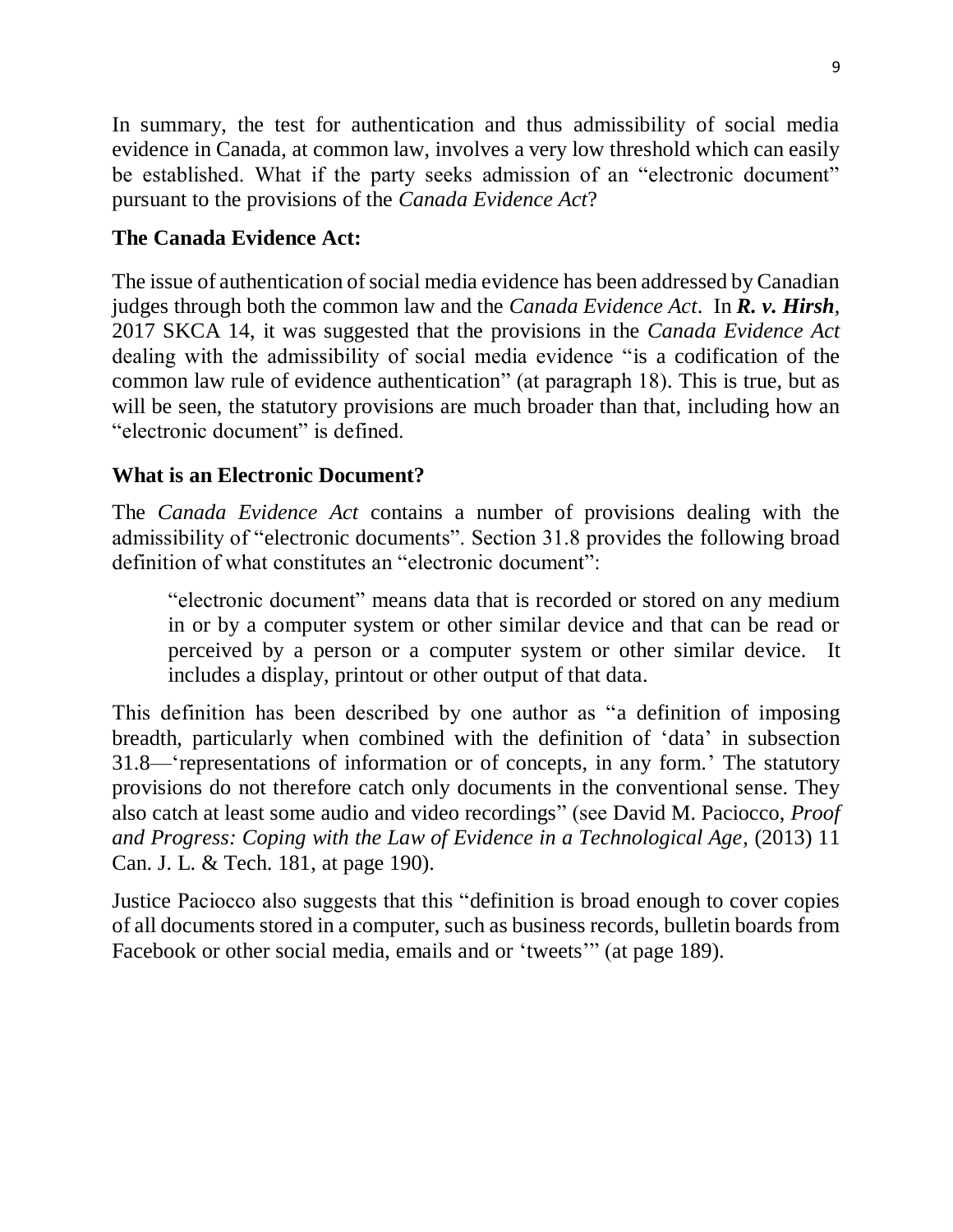### **A Computer System:**

The *Canada Evidence Act* also defines what constitutes a "computer system". Section 31.8 provides the following definition:

computer system means a device that, or a group of interconnected or related devices one or more of which,

(a) contains computer programs or other data; and

(b) pursuant to computer programs, performs logic and control, and may perform any other function.

In *R. v. Richardson*, 2020 NBCA 35, the New Brunswick Court of Appeal held that that "[f]acebook posts and messages, e-mails and other forms of electronic communication fall within the definition of an 'electronic document.' Home computers, smartphones and other computing devices fall within the definition of a 'computer system'…Likewise, MSN messages recorded or stored on a computer are 'data' which falls within the definition of an 'electronic document', as well as any "display, printout or other output of that data" (at paragraph 22).

In *R. v. Ball*, 2019 BCCA 32, the British Columbia Court of Appeal considered the definitions of "electronic document" and "computer system" in the *Canada Evidence Act*. The Court of Appeal indicated that "Facebook posts and messages, emails and other forms of electronic communication fall within the definition of an 'electronic document'. Home computers, smartphones and other computing devices fall within the definition of a 'computer system'. Accordingly, the admissibility of Facebook messages and other electronic communications recorded or stored in a computing device is governed by the statutory framework" (at paragraph 67).

The broad definitions provided ensures that all forms of social media evidence will be subject to the admissibility criteria set out in the *Canada Evidence Act*, which is set at a minimal level.

What is the test for admissibility?

## **Admissibility Pursuant to the Canada Evidence Act:**

Section 31.1 of the *Canada Evidence Act* sets out the test for admissibility of "electronic documents".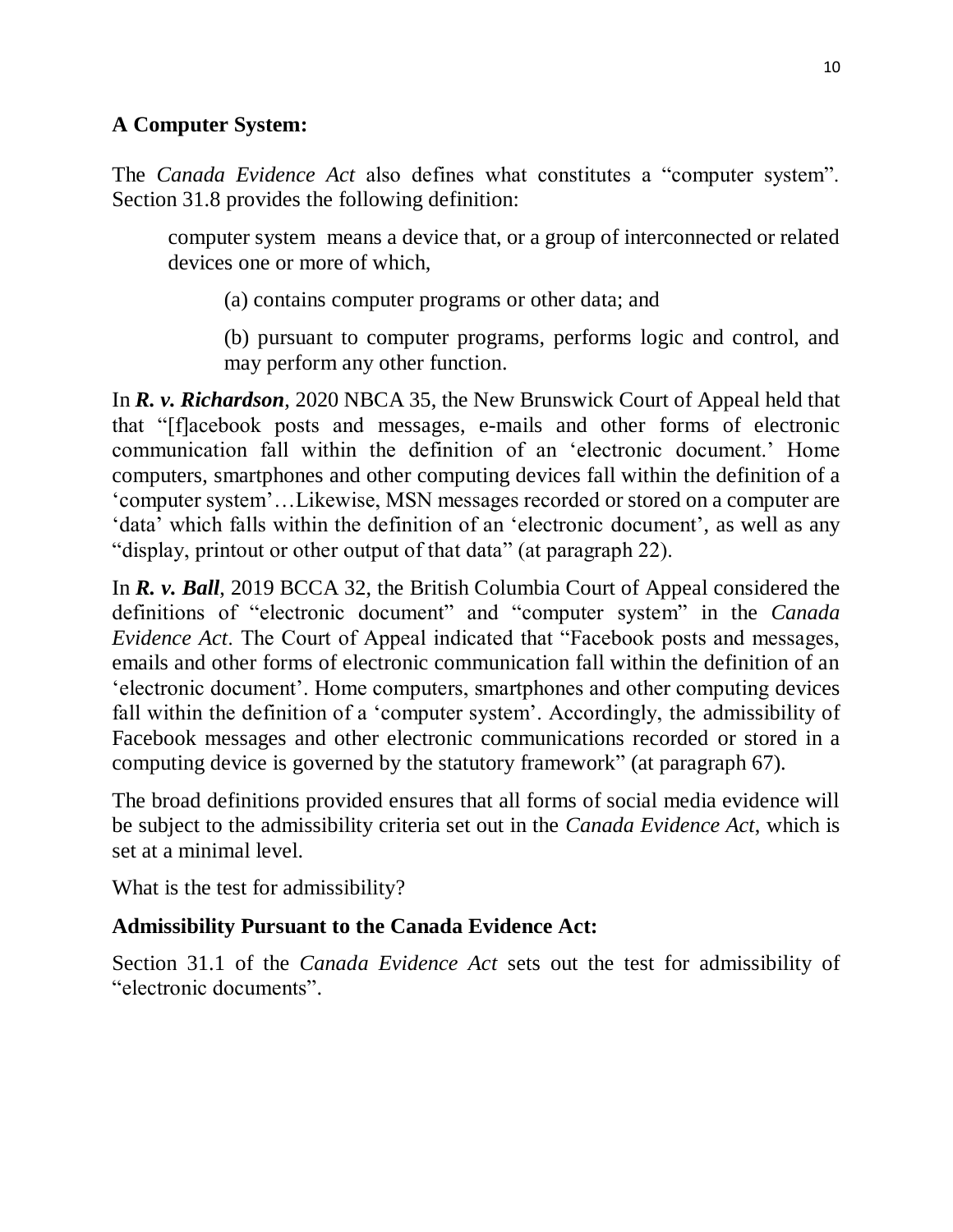Under the heading, "Authentication of electronic documents", section 31.1 reads as follows:

Any person seeking to admit an electronic document as evidence has the burden of proving its authenticity by evidence capable of supporting a finding that the electronic document is that which it is purported to be.

[My emphasis]

This is the same test applied at common law and as we saw earlier, it creates a very low threshold for admissibility. If, for instance, a witness says: "I received or sent this text message from or to Mr. Smith", then subject to relevance, the text appears to be admissible. In *Hirsch*, it was noted that section 31.1 of the *Canada Evidence Act* "merely requires the party seeking to adduce an electronic document into evidence to prove that the electronic document is what it purports to be. This may be done through direct or circumstantial evidence" (at paragraph 18).

## **What Does the Phrase "the electronic document is that which it is purported to be" mean?**

It does not appear that this means anything beyond identifying the item sought to be introduced. Is it a Facebook posting, an e-mail? In addition, this appears to be easy to establish. In *Durocher*, for instance, the issue was proof that the documents received by the complainant from the accused were a Facebook text messages. The Court of Appeal concluded this had been established because the witness who received the messages "provided some evidence capable of supporting a conclusion that [the messages were] what [she] claimed it to be" (at paragraph 94).

What was that evidence? The witness testified that accused sent her the text messages.

## **Capable of Supporting a Finding:**

In *Martin*, the Court of Appeal for Newfoundland and Labrador pointed out that section 31.1, by stipulating that there must be evidence "capable of supporting a finding" that the electronic evidence sought to be admitted is what it purports to be, creates a very low threshold for admissibility". The Court of Appeal held that "[e]vidence 'capable of supporting' a finding is quite different from evidence 'determining' or 'capable of determining' a finding. In other words, the evidence only needs to assist the trier of fact in determining whether the electronic document is what it purports to be…section 31.1 does not limit how or by what means the threshold may be met…Neither does it impose a particular standard for threshold admissibility of electronic evidence. What is required is only some evidence that is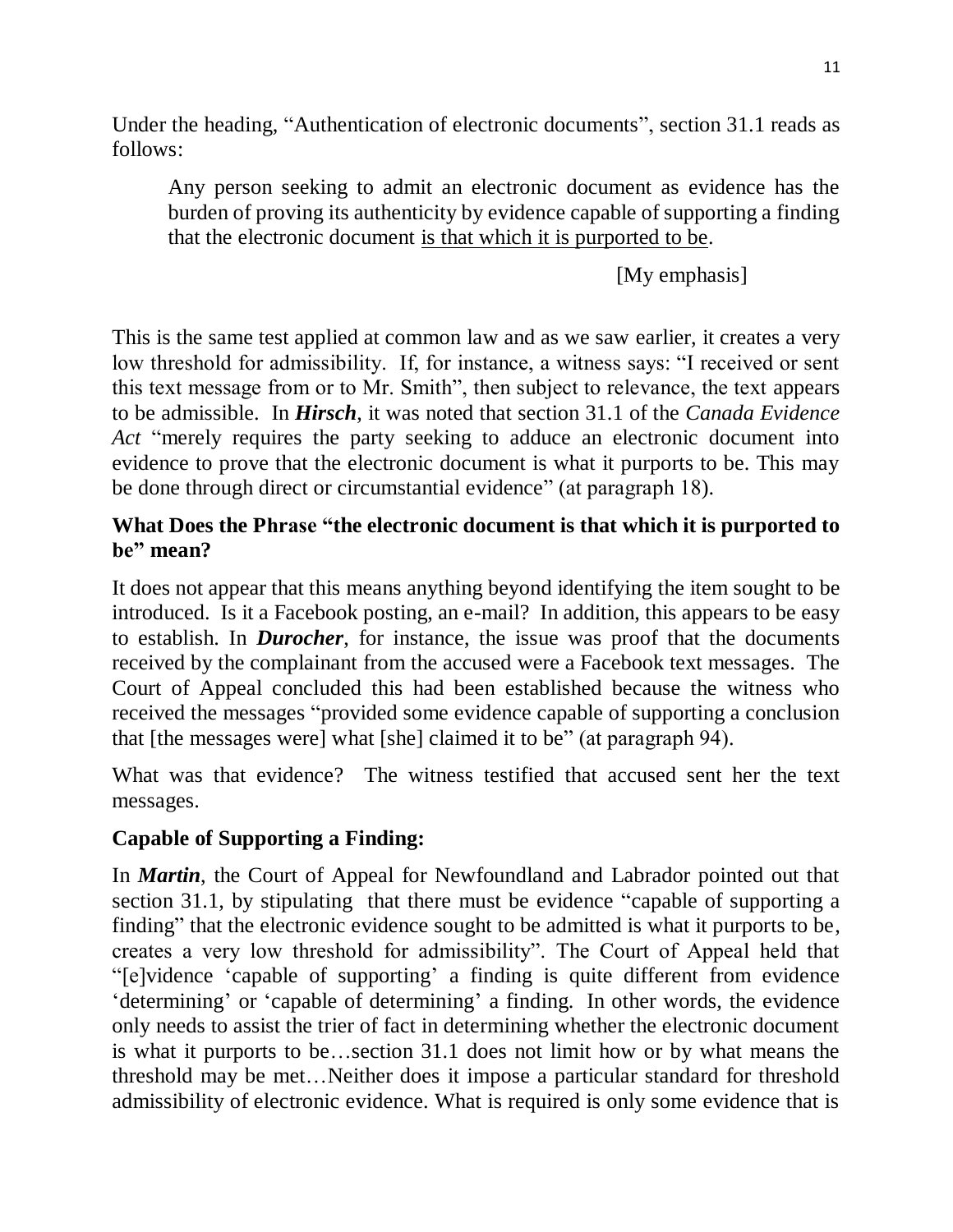logically probative of whether the electronic document is what it purports to be. Whether the electronic document will be relied on is a matter for the judge in weighing and balancing all of the admissible evidence and finally determining the case" (at paragraph 47).

However, another Canadian Court of Appeal has expressed a note of caution. In *R. v. Aslami*, 2021 ONCA 249, the accused was convicted of an offence in which the primary evidence against him was phone and Facebook messages he purportedly sent to his former partner. In setting aside the conviction, the Ontario Court of Appeal noted that the cell phone number from which the messages were sent was registered to someone other than the accused. The Court of Appeal cautioned trial judges to "be very careful in how they deal with electronic evidence of this type. There are entirely too many ways for an individual, who is of a mind to do so, to make electronic evidence appear to be something other than what it is. Trial judges need to be rigorous in their evaluation of such evidence, when it is presented, both in terms of its reliability and its probative value" (at paragraph 30).

In addition, the nature of social media postings has to be recognized. Not everything posted on Facebook, for instance, is posted with an intention of accuracy or solemnity. This issue arose in the case of *R. v. Robinson*, [2021] NICA 65, in which the accused was convicted of the murder of a prison official (Mr. Ismay) by attaching an explosive device to his car while it was parked outside his home. Part of the evidence against the accused included his Facebook postings in which he expressed support for what the Court of Appeal of Northern Ireland described as "violent Irish Republicanism" (at paragraph 42). On appeal, the accused argued that the trial judge had placed too much weight on these postings.

The Court of Appeal agreed that it would be an error to read "too much into the Facebook images" (at paragraph 66). However, the Court of Appeal upheld the conviction, concluding that though "the learned trial judge may have placed a little too much emphasis on the appellant's Facebook pictures and his political support…this does not affect the overall result in this case given the overwhelming amount of other evidence about the appellant's motivations and interests in the run up to Mr. Ismay's murder" (at paragraph 68).

Caution as regards the integrity of electronic communications may be of value, but it is important not to confuse weight and admissibility. It is clear that the threshold for the admissibility of electronic documents is a very low one. The problem in *Alsami* was not the potential for manipulation (see *R. v. GS*, 2022 MBCA 35), but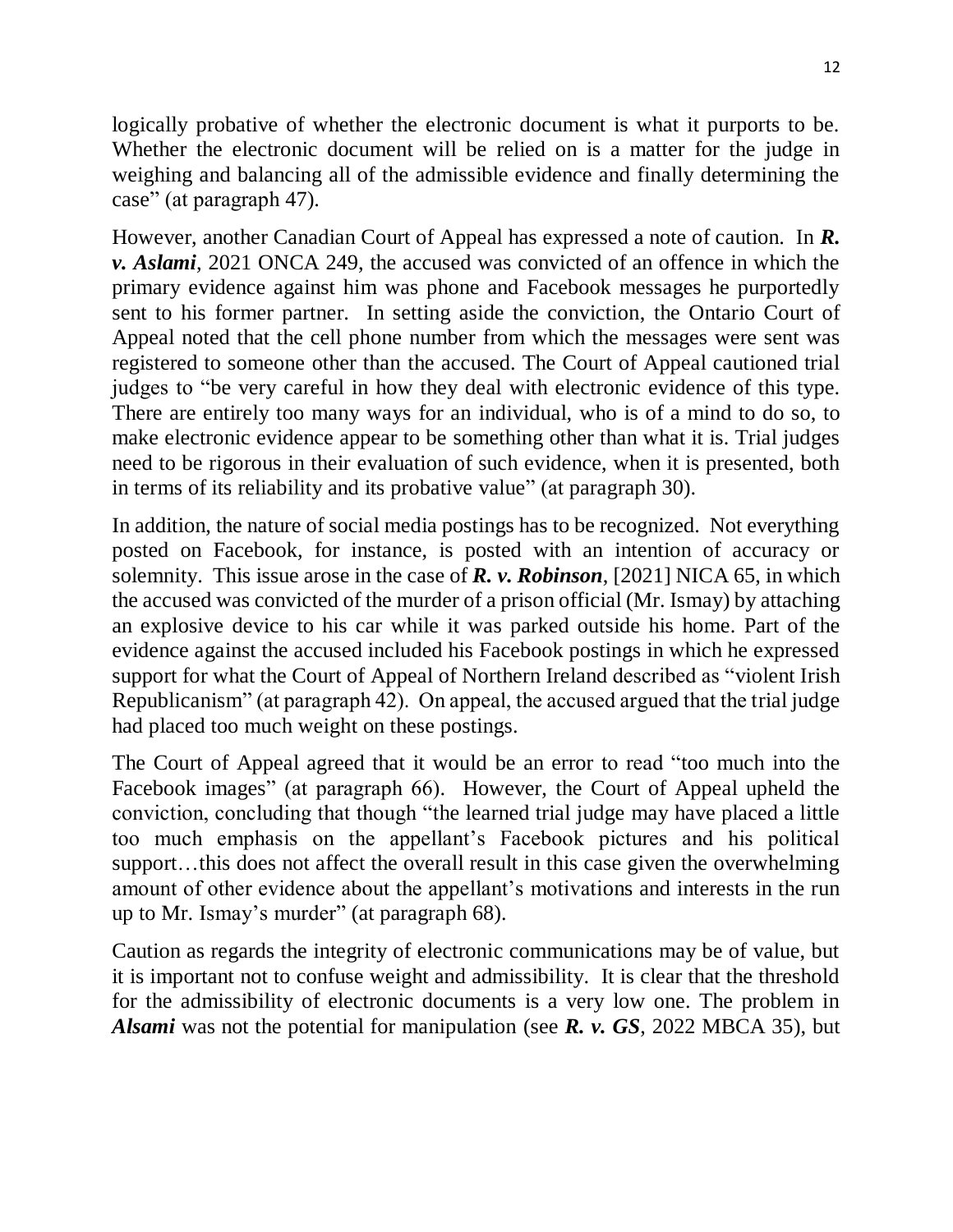the fact that the messages had been sent from someone else's phone.<sup>1</sup> If it had been established that the messages had been sent from a phone owned by the accused, then the evidence would appear to have been admissible and any concerns of manipulation would have to be addressed when the weight of the messages was assessed. In addition, the "presumption of integrity", created by the *Canada Evidence Act* for electronic documents, must be considered.

## **The "Best Evidence Rule" and a Presumption of Integrity:**

Sections 31.2(a) and (b), of the *Canada Evidence Act* indicate that the "best evidence rule in respect of an electronic document is satisfied":

(a) on proof of the integrity of the electronic documents system by or in which the electronic document was recorded or stored; or

(b) if an evidentiary presumption established under section 31.4 applies.<sup>2</sup> Section 31.3 creates a "presumption of integrity" in relation to electronic documents by deeming such documents to be reliable and accurate, "in the "absence of evidence to the contrary":

For the purposes of section 31.2(1), in the absence of evidence to the contrary, the integrity of an electronic document system by or in which an electronic document is recorded or stored is proven

(a) by evidence capable of supporting a finding that at all material times the computer system or other similar device used by the electronic documents system was operating properly or, if it was not, the fact of its not operating properly did not affect the integrity of the electronic document and there are no other reasonable grounds to doubt the integrity of the electronic documents system;

*The Governor in Council may make regulations establishing evidentiary presumptions in relation to electronic documents signed with secure electronic signatures, including regulations respecting*

*(a) the association of secure electronic signatures with persons; and*

*(b) the integrity of information contained in electronic documents signed with secure electronic signatures.*

 $\overline{\phantom{a}}$ <sup>1</sup> Also see *R. v. Kerr*, 2022 SKPC 2, at paragraphs 35 to 37, and *R. v. Hermkens*, 2021 ABQB 1016, at paragraph 67.

<sup>2</sup> Section 31.4 of the *Canada Evidence Act* states as follows: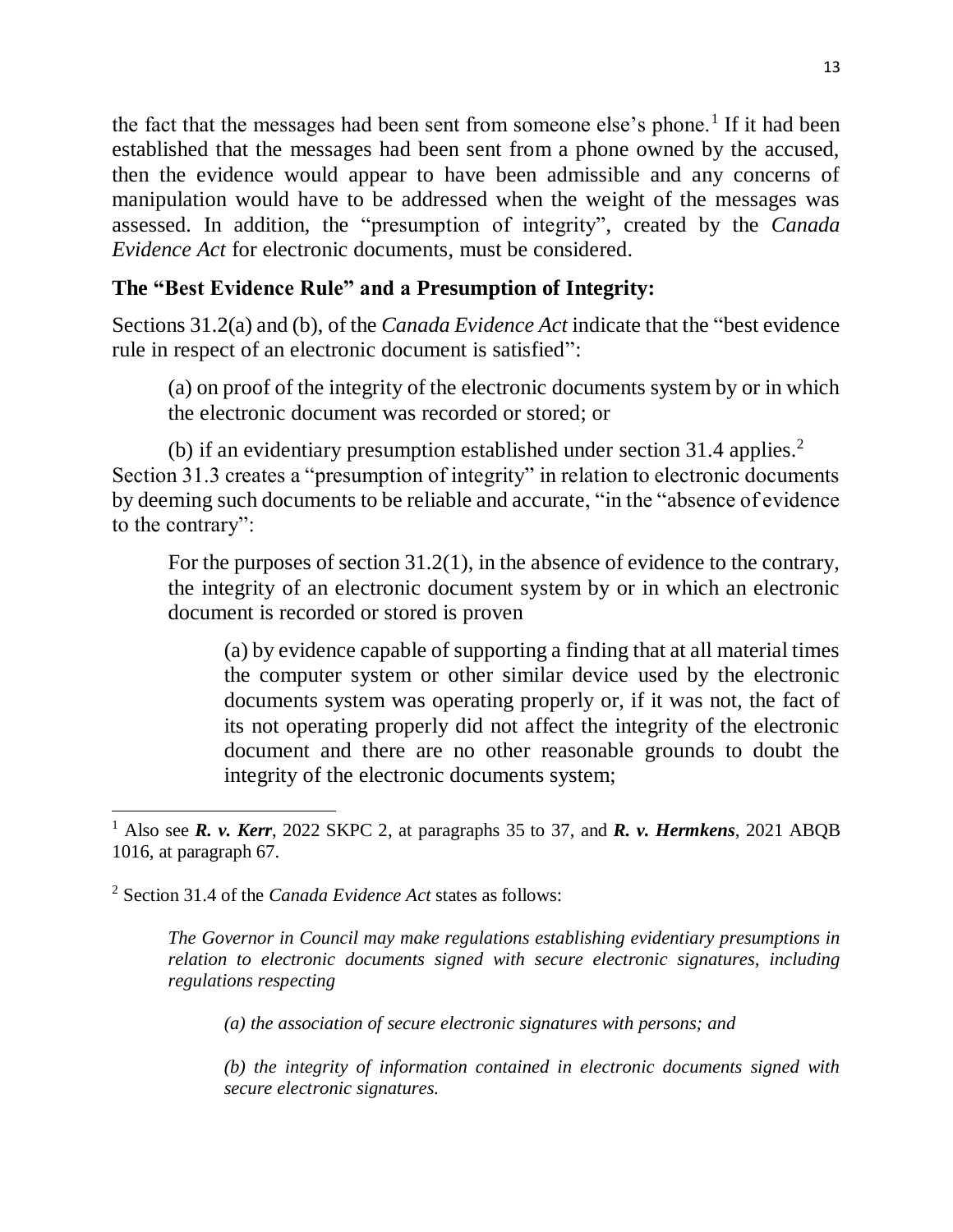(b) if it is established that the electronic document was recorded or stored by a party who is adverse in interest to the party seeking to introduce it; or

(c) if it is established that the electronic document was recorded or stored in the usual and ordinary course of business by a person who is not a party and who did not record or store it under the control of the party seeking to introduce it.

It has been suggested that "the purpose" of these provisions "is to provide a shortcut for authentication by focusing on the reliability of the electronic documents system rather than on the evidence itself" (see David M. Tanovich, *R. v. Andalib-Goortani: Authentication & The Internet* (2014), 13 C.R. (7<sup>th</sup>) 140, at page 142).

If one of the above prerequisites is established, document integrity is deemed to exist, unless the opposing party presents "evidence to the contrary", which is capable of rebutting the presumption (see section 31.3).

## **The Manner of Usage:**

The matters referred to in sections 31.2(2) and 31.3, can be established by affidavits (see section 31.6(1)). In addition, the *Canada Evidence Act* provides further assistance to the party seeking admission of an electronic document by allowing evidence of the manner of "usage" of the system from which the electronic document was retrieved. Section 31.5 states:

For the purpose of determining under any rule of law whether an electronic document is admissible, evidence may be presented in respect of any standard, procedure, usage or practice concerning the manner in which electronic documents are to be recorded or stored, having regard to the type of business, enterprise or endeavour that used, recorded or stored the electronic document and the nature and purpose of the electronic document.

Based upon this definition, the criteria for admissibility would appear satisfied by, for instance, something as simple as a witness testifying to having received a Facebook message in the "normal manner". This provision seems to invite judicial notice.

Such an approach was recommended by the Albert Court of Appeal in *R. v. Hogan*, 2022 ABCA 5. In *Hogan*, the Court of Appeal indicated that a trial judge "is entitled to rely on data that is automatically collected and displayed by instruments in common use, at least in the absence of any formal objection… Smart telephones are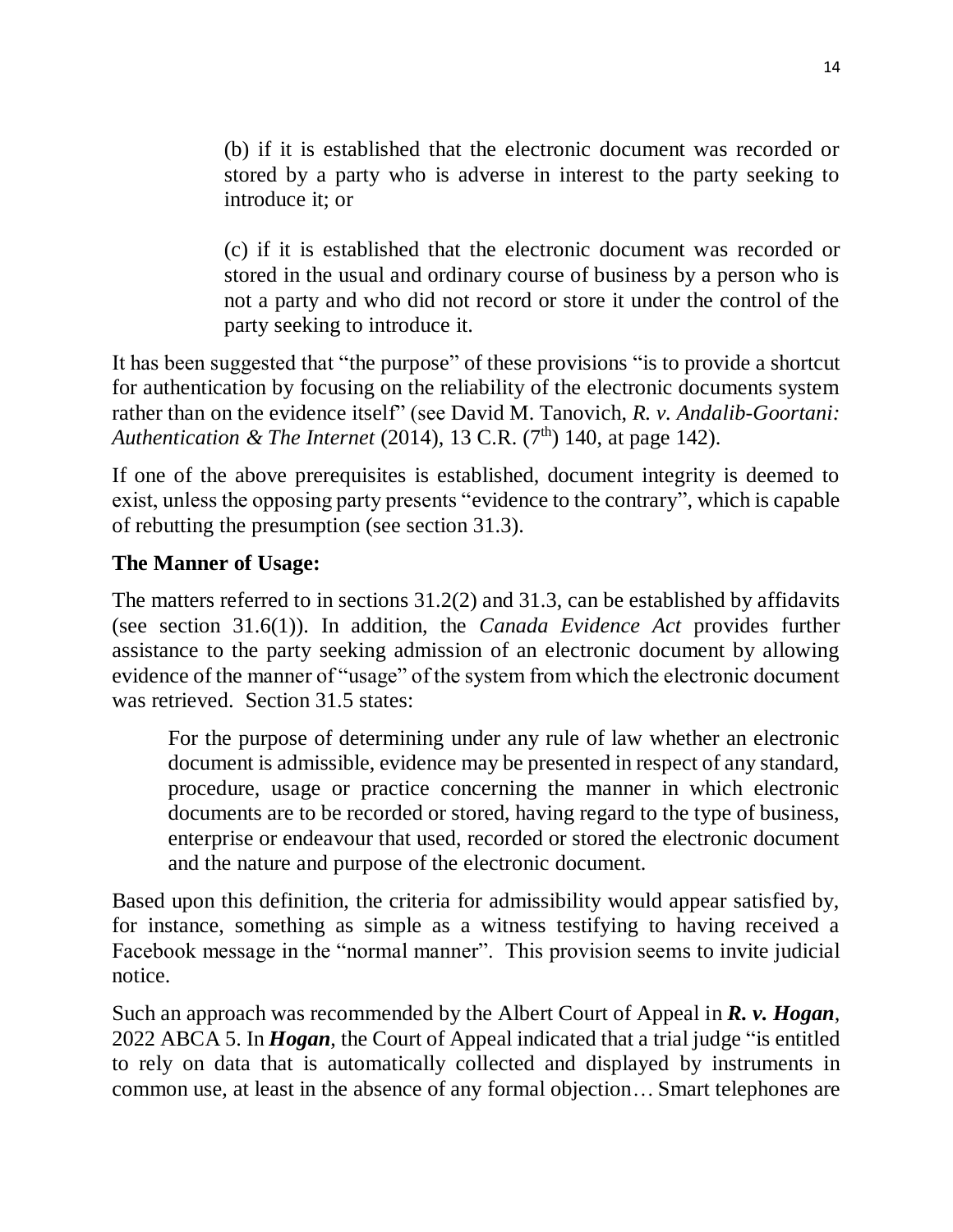now sufficiently ubiquitous that, in the absence of a specific objection, trial judges are entitled to take notice of their capabilities and the reliability of the information they generate. The inherent reliability of such automatic devices rests in their scientific design and testing, and it is confirmed by the fact that they are routinely used millions of times every day" (at paragraphs 9 and 10).

#### **The Threshold Test Contained Within the Canada Evidence Act:**

In *Durocher*, the Saskatchewan Court of Appeal considered section 31.1 of the *Canada Evidence Act* and held that the "burden of proof to establish threshold authenticity for purposes of s. 31.1 is low and, once satisfied, the document is admissible and available for use by the trier of fact…To meet this threshold, the proponent need only provide sufficient evidence of authenticity from which the trial judge could reasonably find the document to be what it purports to be" (at paragraph 82). Similarly, in *Richardson*, the New Brunswick Court of Appeal held that the *Canada Evidence Act* determines "how threshold admissibility of electronic documents is determined, not ultimate admissibility. In addition to the threshold statutory requirements, electronic documents — like any other form of document must satisfy common law rules to support the admission of their contents, such as being legally relevant and complying with rules applicable to hearsay evidence when documents are adduced for the truth of their contents" (at paragraph 24).

It was also held in *Durocher* that the presumptions contained in the *Canada Evidence Act* in relation to "electronic documents" are "aimed at providing some assurance that no changes in the information found in the document have been caused by technical reasons or human intervention" (at paragraph 89). One might suggest just the opposite. The presumptions take away the opportunity to make such an argument at the admissibility stage.

As noted earlier, in *Durocher*, the contested evidence was a series of Facebook text messages said to have been sent by the accused to the complainant (L.A.). The Court of Appeal concluded that these messages were admissible pursuant to the *Canada Evidence Act* because "L.A. provided some evidence capable of supporting a conclusion that [the messages were] what L.A. claimed it to be" (at paragraph 94). What was that evidence? L.A. testified that accused sent her text messages. Thus, they were admissible because the *Canada Evidence Act* mandates that "the integrity (or reliability) of the electronic document is not open to attack at the authentication stage of the inquiry" (*Hirsh*, at paragraph 18).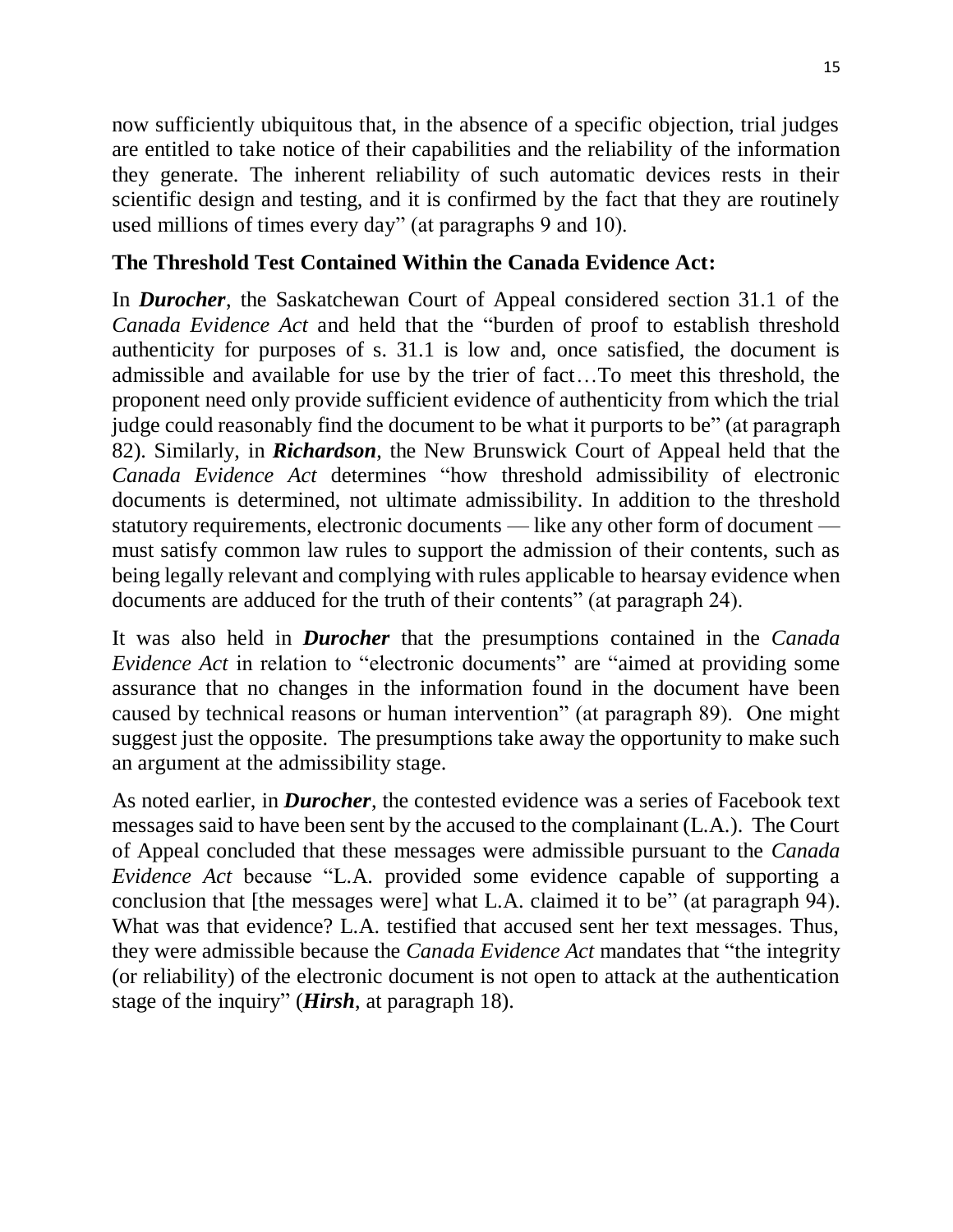#### **Document Integrity and Evidence to the Contrary:**

The issue of "document integrity", as governed by section 31.1 of the *Canada Evidence Act*, was considered by the Court of Appeal for Newfoundland and Labrador in *Martin*.

The Court of Appeal held that that "system integrity is an admissibility issue" and an "admissibility requirement" (at paragraph 56). However, the Court of Appeal also held that the test for establishing system integrity is a low one and the Court of Appeal emphasized the importance of the party objecting to the admissibility of social media evidence having the burden of providing "evidence to the contrary".

The Court of Appeal indicated that section 31.3(a) "provides that integrity is presumed when, in the absence of evidence to the contrary, there is evidence capable of supporting a finding that the devices by or in which the electronic document was recorded or stored were operating properly. As discussed above in relation to section 31.1 with respect to authentication, 'evidence capable of supporting a finding' represents a low threshold which is met by some relevant evidence which could be used to support a finding of system integrity" (at paragraph 60).

The Court of Appeal, in considering section 31.2 of the *Canada Evidence Act*, indicated that a trial judge need only "have some level of assurance that the device which stored or recorded the document did not alter, distort, or manipulate the electronic document so as to affect the integrity of its contents" for this element to be established (at paragraph 57).

In *Durocher*, the Saskatchewan Court of Appeal held that the accused had not presented any "evidence to the contrary", thus, there was no "basis to doubt the integrity of the electronic document system, i.e., L.A.'s smart phone. While defence counsel took issue with whether Mr. Durocher was the author of the Facebook messages at trial, there was no suggestion that the messages might have been altered or tampered with. I am satisfied that the presumption of integrity set out in s. 31.3(a) and s. 31.3(b) of the *CEA* applied. L.A. was never challenged on her evidence and, as such, the presumptions were not rebutted by Mr. Durocher" (at paragraph 95).

Finally, section 31.3 of the *Canada Evidence Act* was also considered by the New Brunswick Court of Appeal in *Richardson*. In concluding that electronic messages were properly admitted at trial, the New Brunswick Court of Appeal held that "lay evidence that the messaging system was successfully used, and the messages displayed corresponded to what the different witnesses recalled, can form the basis for satisfying the s. 31.3(a) presumption, for this is evidence the computer system, having faithfully reproduced the information, must have been functioning as it should" (at paragraph 46). The Court of Appeal concluded that the "threshold for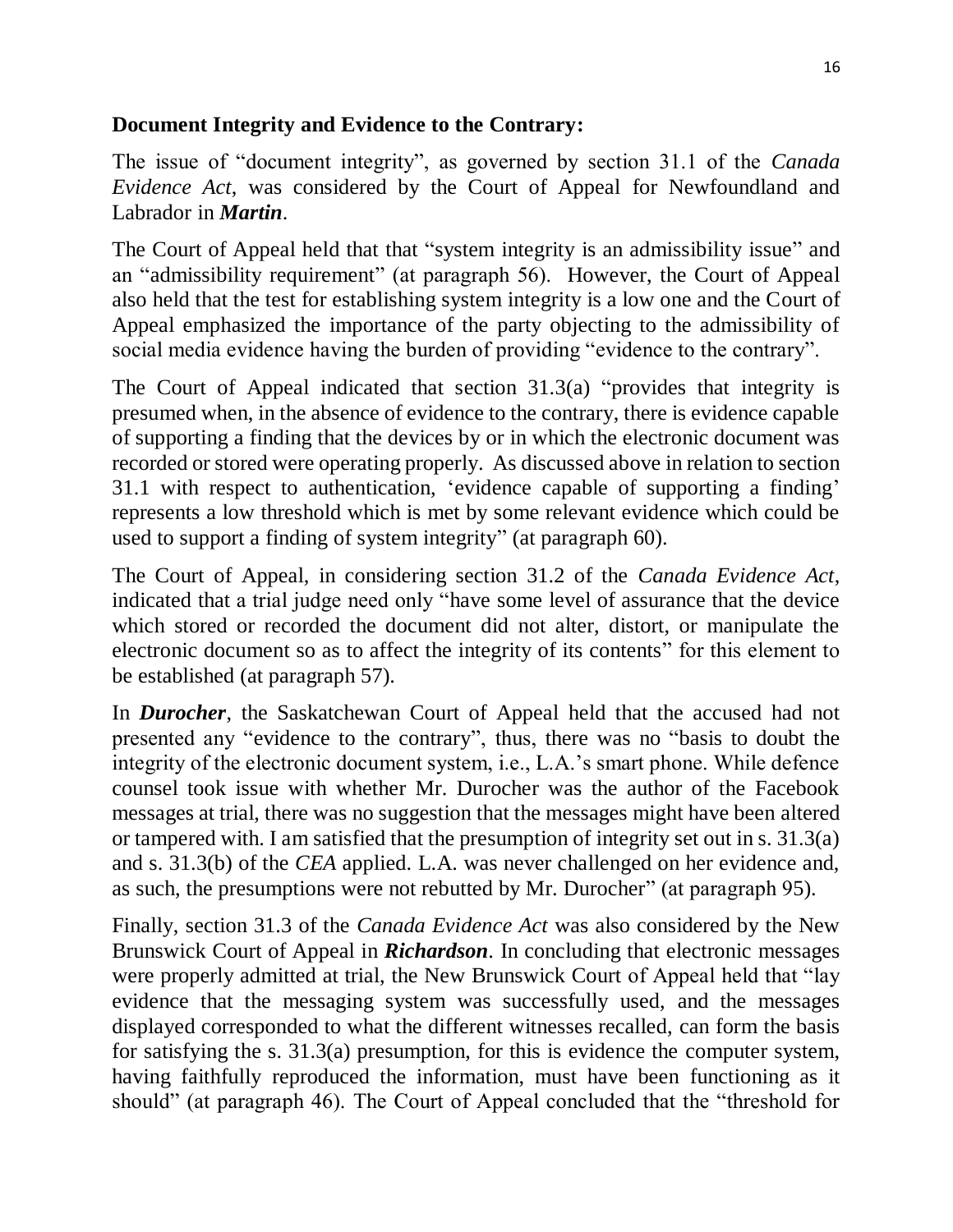authentication" was met because, Mr. Jamieson testified that the accused "was the other person in the MSN conversations" (at paragraph 51).

## **A Summary:**

Authentication requires the introduction of some evidence to establish that the document is what it purports to be. However, this does not generally require proof that the document is genuine or accurate. That is a question of weight not admissibility. Social media evidence can be authenticated even when it is disputed that it is what it purports to be.

It has been pointed out that "to authenticate an electronic document, counsel could present it to a witness for identification and, presumably, the witness would articulate some basis for authenticating it as what it purported to be" (*Hirsh*, at paragraph 18).

Thus, authentication "for the purposes of admissibility is therefore nothing more than a threshold test requiring that there be some basis for leaving the evidence to the factfinder for ultimate evaluation" (Paciocco, *Proof and Progress: Coping with the Law of Evidence in a Technological Age*, at page 199).

Though the threshold for admissibility is low, any social media evidence sought to be introduced must be relevant, and not subject to an exclusionary rule. This principle is codified in section 31.7 of the *Canada Evidence Act*.

## **The Social Media Evidence Must be Otherwise Admissible:**

Section 31.7 of the *Canada Evidence Act* indicates that sections 31.1 to 31.4 "do not affect any rule of law relating to the admissibility of evidence, except the rules relating to authentication and best evidence". Therefore, any social media evidence sought to be entered must be otherwise admissible (see *R. v. N.P.*, 2021 BCCA 25). As a result, a message sent by social media cannot be used as a prior consistent statement to bolster a witness' credibility (see *R. v. Lapierre*, 2022 NSCA 12, at paragraphs 96 to 109), though it may be used as narrative evidence to "understand how the complainant's story was initially disclosed" (*Lapierre*, at paragraph 110).

In *R. v. Singh*, 2021 BCCA 172, it was pointed out that in assessing "text communications between the complainant and the accused" a trial judge "can properly rely on the timing, context, and tone of such prior communications to assess the credibility of both the complainant and the accused" (at paragraph 35). The British Columbia Court of Appeal also indicated that a "text or electronic exchange between a complainant and the accused can have independent cogency. This may be particularly true in the context of sexual assault cases where 'there may be little other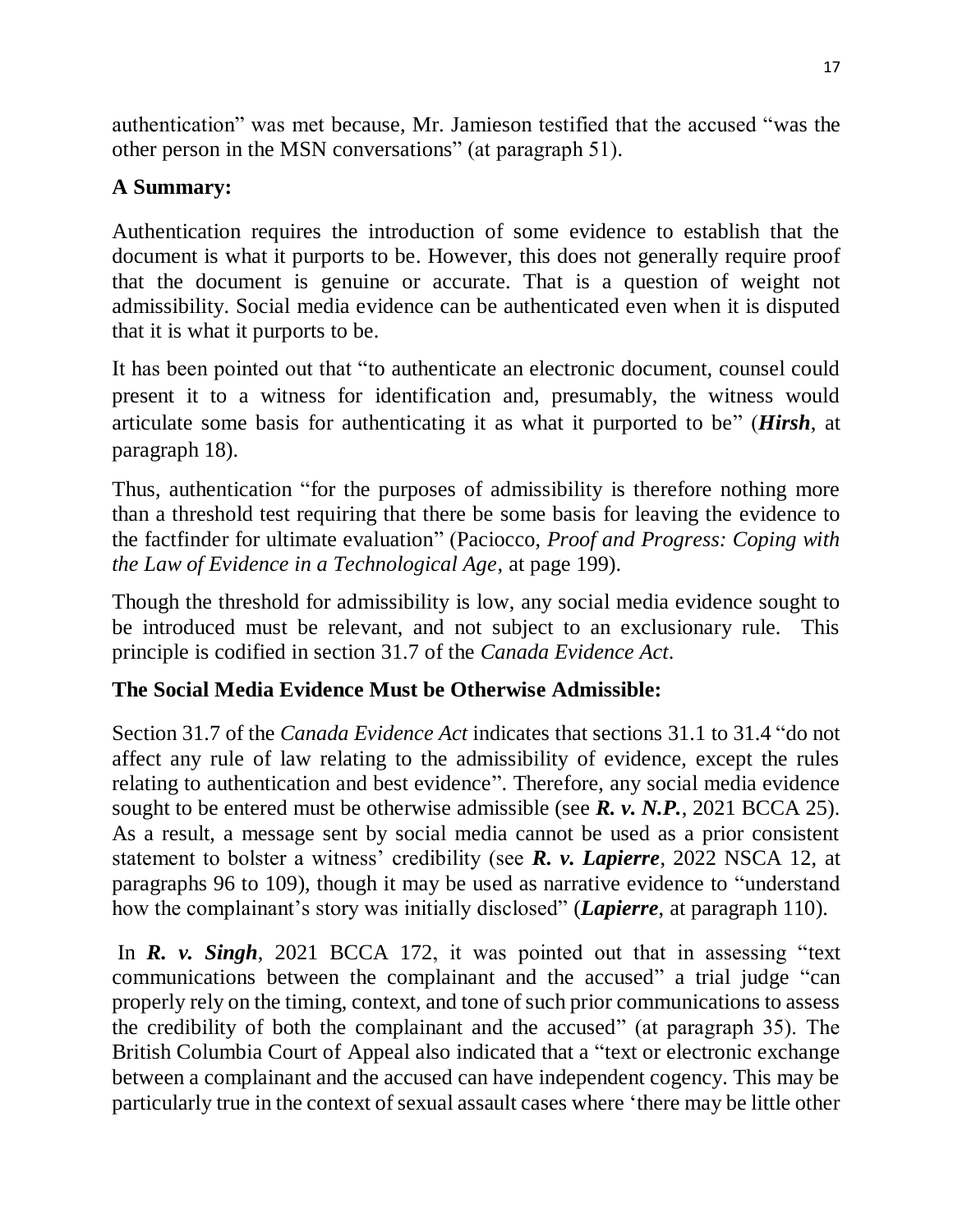evidence to serve the court in its truth finding mission beyond the testimony of an accused and a complainant'" (at paragraph 37).

## **The Admissibility of Screenshots of an Electronic Document:**

What if a witness takes a screenshot of a Facebook posting by the accused and a party to the proceeding seeks to introduce it as evidence?<sup>3</sup>

This issue was considered by Court of Appeal for Newfoundland and Labrador in *Martin*. In that case, the accused was charged with a number of weapon offences. At his trial, the Crown sought to introduce into evidence six screenshots depicting posts purportedly taken from the accused's Facebook page. The screenshots purportedly showed the accused holding a prohibited firearm. The screenshots were provided to the police by an anonymous source. Officers testified that they were able to identify Mr. Martin and his apartment as being depicted in the screenshots from having had contact with him and from having been inside his apartment.

The trial judge concluded that the evidence was inadmissible and the accused was acquitted. The Crown appealed from acquittal.

The Court of Appeal described the issue raised in the following manner:

The issue on appeal is whether the trial Judge erred in excluding the screenshot evidence. Resolution involves determining whether the screenshot evidence was authenticated so as to meet the test for admissibility.

The appeal was allowed. The Court of Appeal for Newfoundland and Labrador indicated that Facebook posts "fall within the definition of electronic documents in section 31.8 of the *Canada Evidence Act*" (at paragraph 25). The Court of Appeal concluded that the "fact that the purported Facebook posts were captured in screenshots and tendered as such, in the absence of credible evidence that screenshot technology could have or did alter the Facebook posts depicted in the screenshots, is immaterial. What requires authentication are the Facebook posts depicted in the screenshots, which appear to be posts from Mr. Martin's Facebook" (at paragraph 29).

 $\overline{\phantom{a}}$ <sup>3</sup> In *R. v. R.R.*, 2022 ONCJ 158, it was held that screen shots taken of Snapchat messages (which automatically disappear after a period of time) met "the authentication requirements found in section 31.1 of the *Canada Evidence Act*" (at paragraph 14). Similarly, in *R. v. Alexandre*, 2022 ONCJ 132. it was held that "the use of a photocopier does not affect the authenticity of the documents. When I examine the documents, I am satisfied that they are what they purport to be. That is to say, I am satisfied that they are copies of documents produced by the MTO" (at paragraph 11).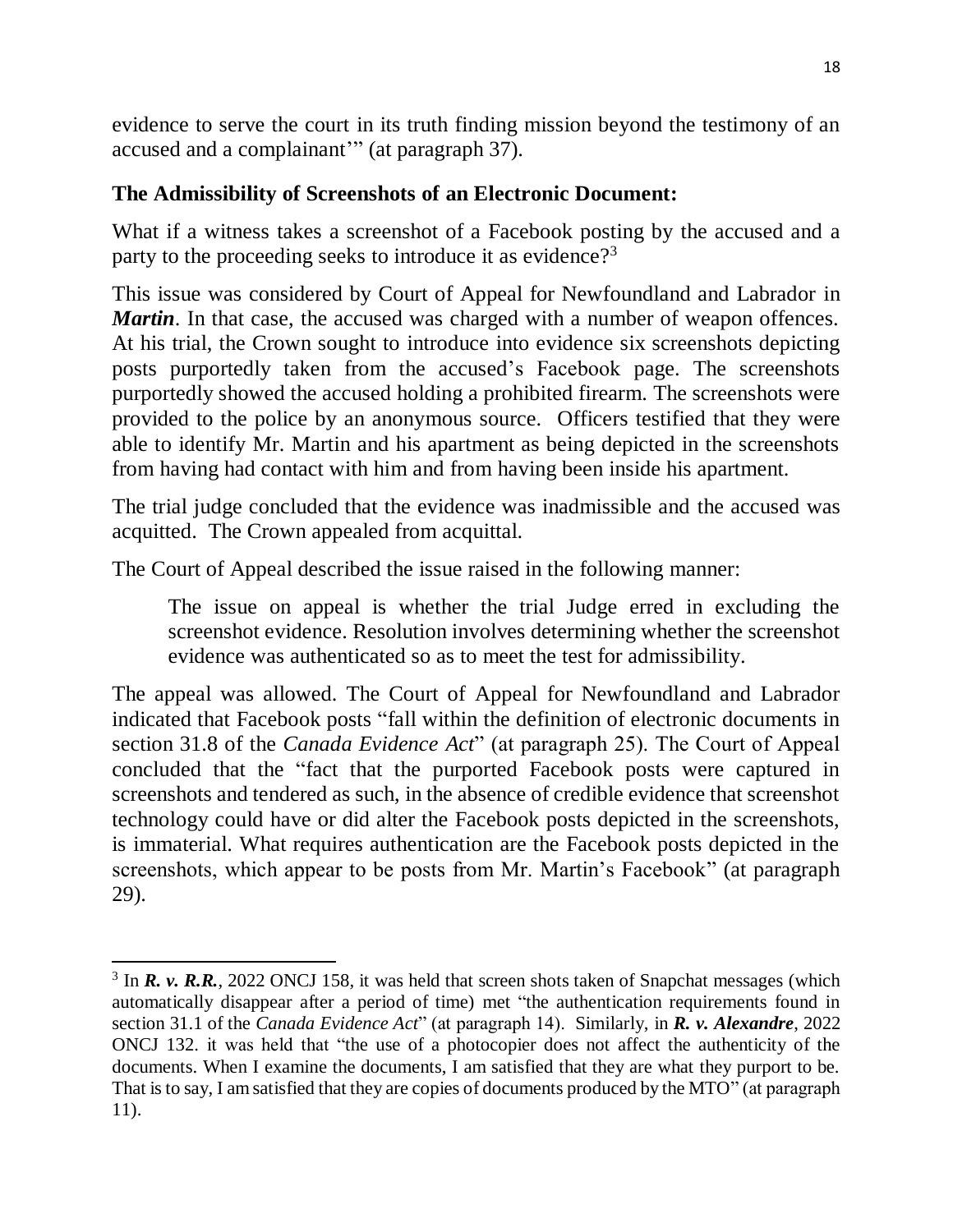The Court of Appeal held that the threshold requirement for authentication had been established because in "this case there was no evidence to the contrary. Mr. Martin did not testify on the *voir dire*. Neither he nor anyone else said that any person had tampered with any system on which the Facebook posts were recorded or stored, or that the posts had been altered so as to interfere with the integrity of their contents. In other words, Mr. Martin did not advance any 'evidence to the contrary' that would rebut the presumption of system integrity found in section 31.3(a) of the *Ac*t" (at paragraph 70). Thus, "the judge erred in failing to admit the screenshots of the Facebook posts purporting to be from Mr. Martin's Facebook. The low threshold required by the provisions of the Act regarding authentication and system integrity was met for the purposes of admissibility" (at paragraph 74).

These comments illustrate how difficult it can be to challenge the reliability of social media evidence once the low threshold of authentication has been met. The placing of the onus on the party opposing admission can create a substantial hurdle.

### **Conclusion:**

As we have seen, the threshold for the admissibility of social media evidence in Canada is a very low one that can be established with minimal evidence. When this is combined with a presumption of integrity, it results in social media evidence being readily admissible in Canada.

In summary, for an electronic document to be admissible in Canada, the party seeking to have it admitted must:

1. establish authentication. The test at common law and pursuant to the *Canada Evidence Ac*t is identical and constitutes a very low threshold: that the document is what it purports to be;

2. this can be established by a witness describing what the item is, or how it was received or sent;

3. authentication does not require proof that the document is genuine, only some evidence capable of establishing that it is what it purports to be (i.e., an electronic document);

4. there is a presumption of integrity in relation to computer systems, as a result of which the party seeking to have an electronic document admitted does not have to establish that the computer system was working properly when the document was created, found or copied; and